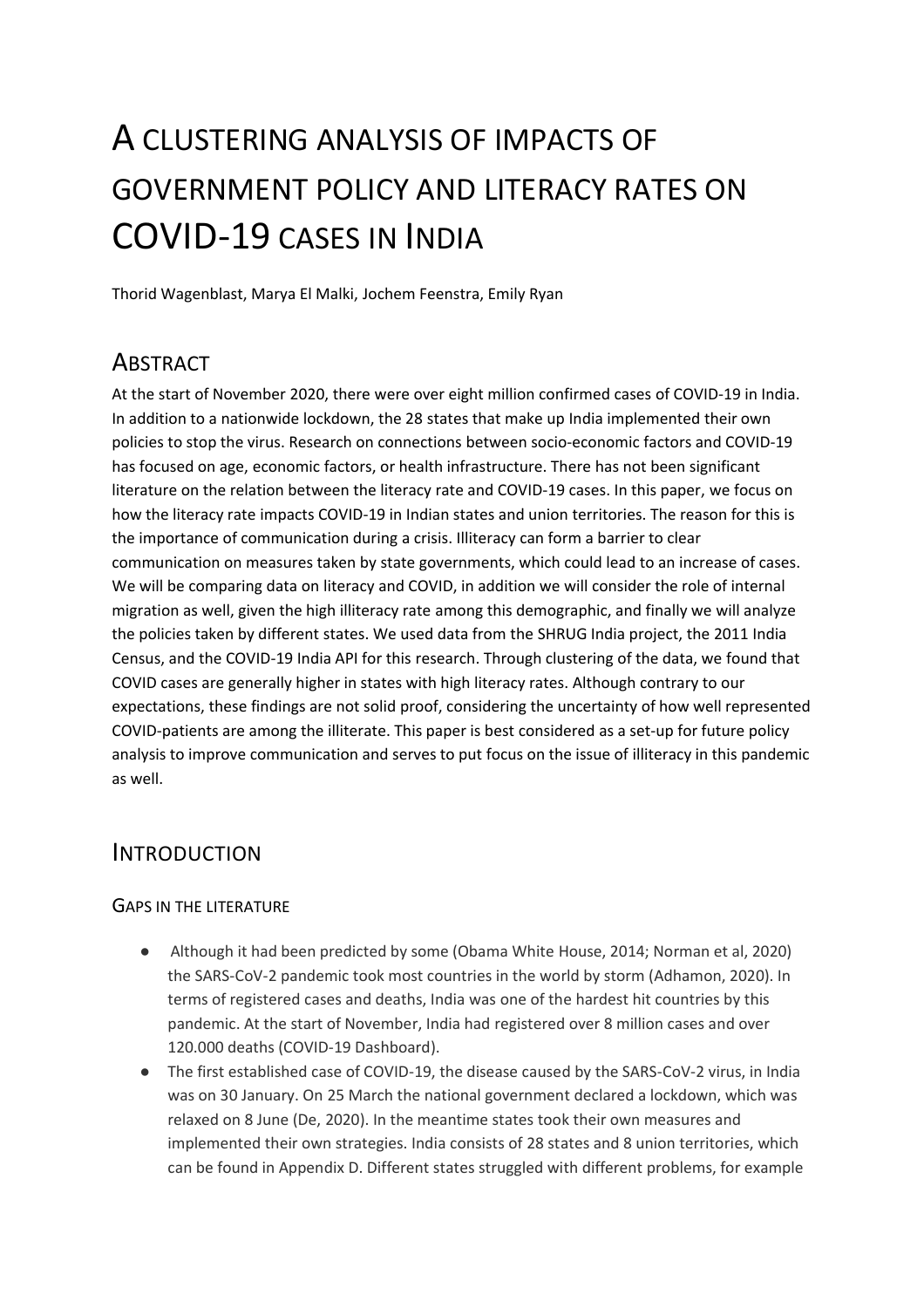the mobility of migrant workers back to their home state was an issue of concern (Mondkar, 2020), but the effectiveness of communication as well. Several strategies were based on spreading health information through WhatsApp (WHO, 2 July 2020), which relies on the literacy of targeted communities.

● It is unknown how effective these strategies have been in regards to case numbers and deaths, and how much of a role population literacy plays in this. Search engine use on "Literacy" and "COVID" keywords has not yielded clear, peer reviewed papers on this subject.

#### RESEARCH QUESTION

- We will be looking at data concerning socio-economic factors, such as literacy, and COVID-19 data (up to October 25, 2020), at a state level in India, to try and establish a pattern. We will also analyze policies in several states and try and determine their efficiency in relation to the literacy rate of the state. In addition, we will consider the role of interstate labor migration in this, since illiteracy is high among migrants (NSS, 2010, Pg. 45) and state policies seemed to focus on the mobility and living conditions of migrants (WHO, 2 July 2020).
- The question we will focus on is: What role does literacy rate play in the impact of COVID-19 in India?
- To do this analysis we will be using COVID data from Covid-19 India API and data from the 2011 Census (COI, 2020). All factors can be found in Appendix A. We will try to establish a connection between literacy and COVID data and examine the policies of selected states to get a better insight into what policies certain states have implemented. This allows for a more complete picture and can give context to results based on data.

#### IMPORTANCE OF FINDINGS

- After clustering the data, we found that COVID cases are generally higher in states with high literacy rates, which is contrary to our assumption. We believe this is due to the higher rate of COVID cases in states with a higher GDP (Kumar et al, 2020), which were hit earliest in the pandemic and are assumed to have better testing capacities, leading to a warped source of data.
- Based on our established results, there is a positive connection between literacy and COVID cases, however this result should not be taken as a definitive conclusion on the relation between these factors. A crucial caveat when considering this result is the uncertainty of data on which it was based. Considering the limited testing, it is uncertain how well represented the illiterate are in the general case numbers, but also, how representative state data is compared to other states, given that some states have reduced testing (Majid, 2020). Unfortunately this means that no meaningful conclusion can be based on our results. It can be useful to future research however, in that it can provide a framework for researchers to use when the quality of the data has improved. In addition, this paper puts the spotlight on the role of literacy and communication in the pandemic, factors that so far have not been well represented. We believe it is important that in a crisis situation, policy responses should be inclusive of illiterate members of society.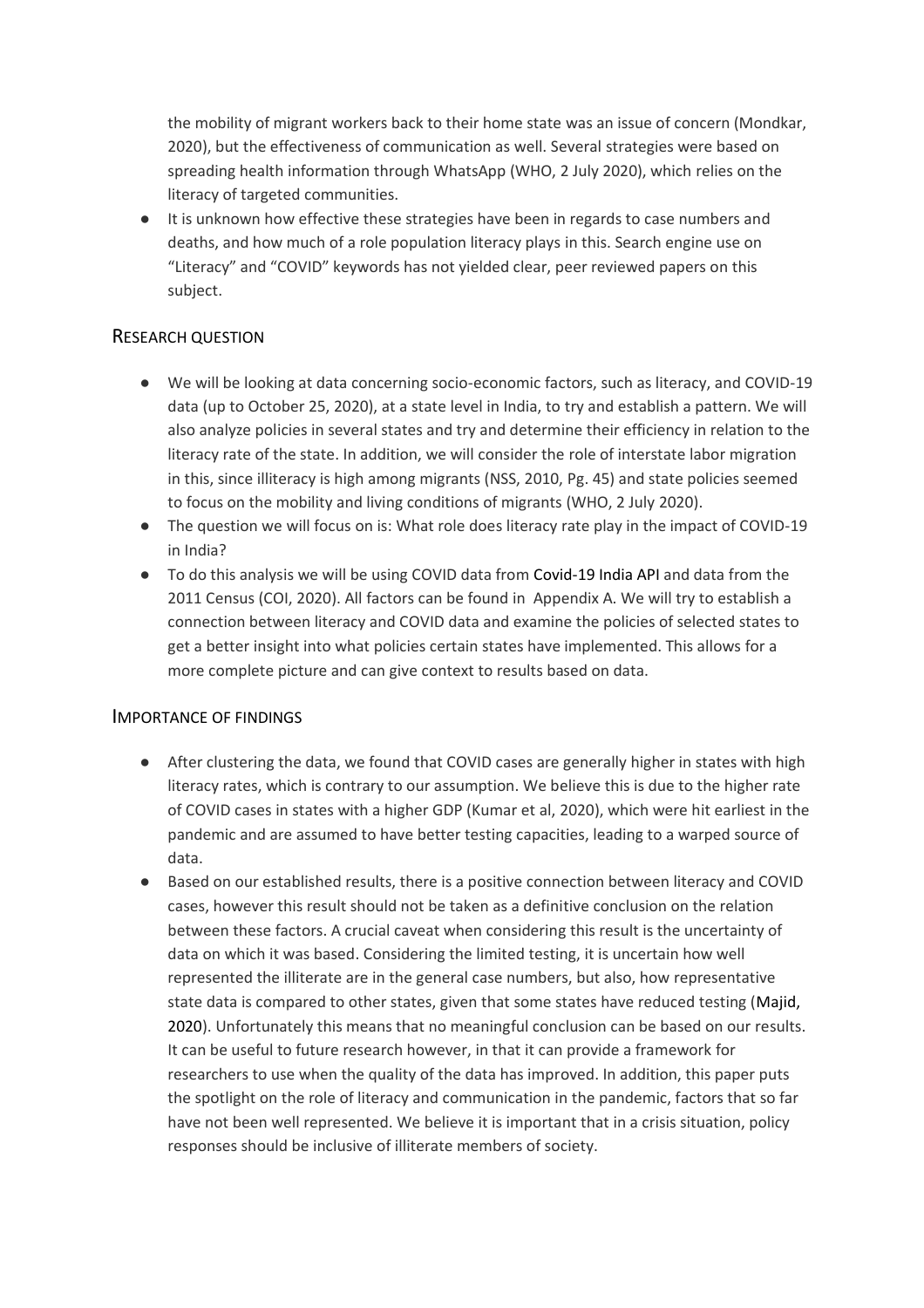# RELATED WORK

- Measures that counter COVID-19 are dependent on communication and communication is dependent on people's ability to consume information. Illiteracy limits people's means to absorb information. There has been limited available research into how COVID-19 and literacy are related. This paper will address the relation between those factors.
- India has a large population (Census 2011) and it is important that the pandemic is under control in India to be able to keep it under control in the rest of the world (Abraham, 2020). To achieve this, Indian states have implemented different policies (WHO, 2 July 2020; Bhagat et al, 2020). An essential part of policy is communication (Reynolds, 2014), at the same time part of the communication from the government was through "bureaucratically worded government orders" (Abraham, 2020), which we assume can cause a gap between the message and the illiterate part of the population. The spread of this virus can be reduced through simple measures (CDC, 2020), but it does require people to be aware of these measures. We want to check whether literacy seems to influence the effectiveness of policy communication, because if this is the case, governments should take this into account to improve the effectiveness of their policy and to protect the illiterate part of their population.
- Relations between COVID-19 and other socio-economic factors have been established in previous research papers. These papers show positive relations between COVID-19 and GDP (Kumar et al, 2020; Chaudhry), age distribution (Laxminarayan et al. 2020; Chaudhry et al. 2020), and urbanization (Kumar et al, 2020; Sarkar & Choucan, 2020). The papers that included literacy did not establish a positive connection between literacy and COVID-19 (Kumar et al, 2020; Sarkar & Choucan, 2020). What we know is that communication is important in a crisis (Reynolds, 2014) and we assume that a higher literacy rate helps with the communication. We also know that illiteracy is relatively high among internal migrants in India (NSS, 2010, Pg. 45), which makes migration an interesting factor to consider as well.
- There has been limited research on the relation between COVID-19 and the literacy rate in states in India and no clear connection between these factors have been established. In addition, published work is based on older COVID-19 data, as these numbers develop every day, but we do not know whether this influences the role of literacy or not. Finally, we do not know how well represented the illiterate are in the current data.
- This article will focus on the question: What role does literacy rate play in the impact of COVID-19 in India?
- Given that there seems to be a lack in the literature that specifically focuses on the connection between literacy and COVID-19 in India, the results of our work can provide more insight in this matter. At the same time it is worthwhile to reexamine previously analyzed correlations, since COVID-19 data keeps developing with new cases every day. The virus continues to spread, possibly to new demographics, while an increase in testing can lead to the illiterate getting tested more often. This could change previously established connections. A more up-to-date examination is useful because of this.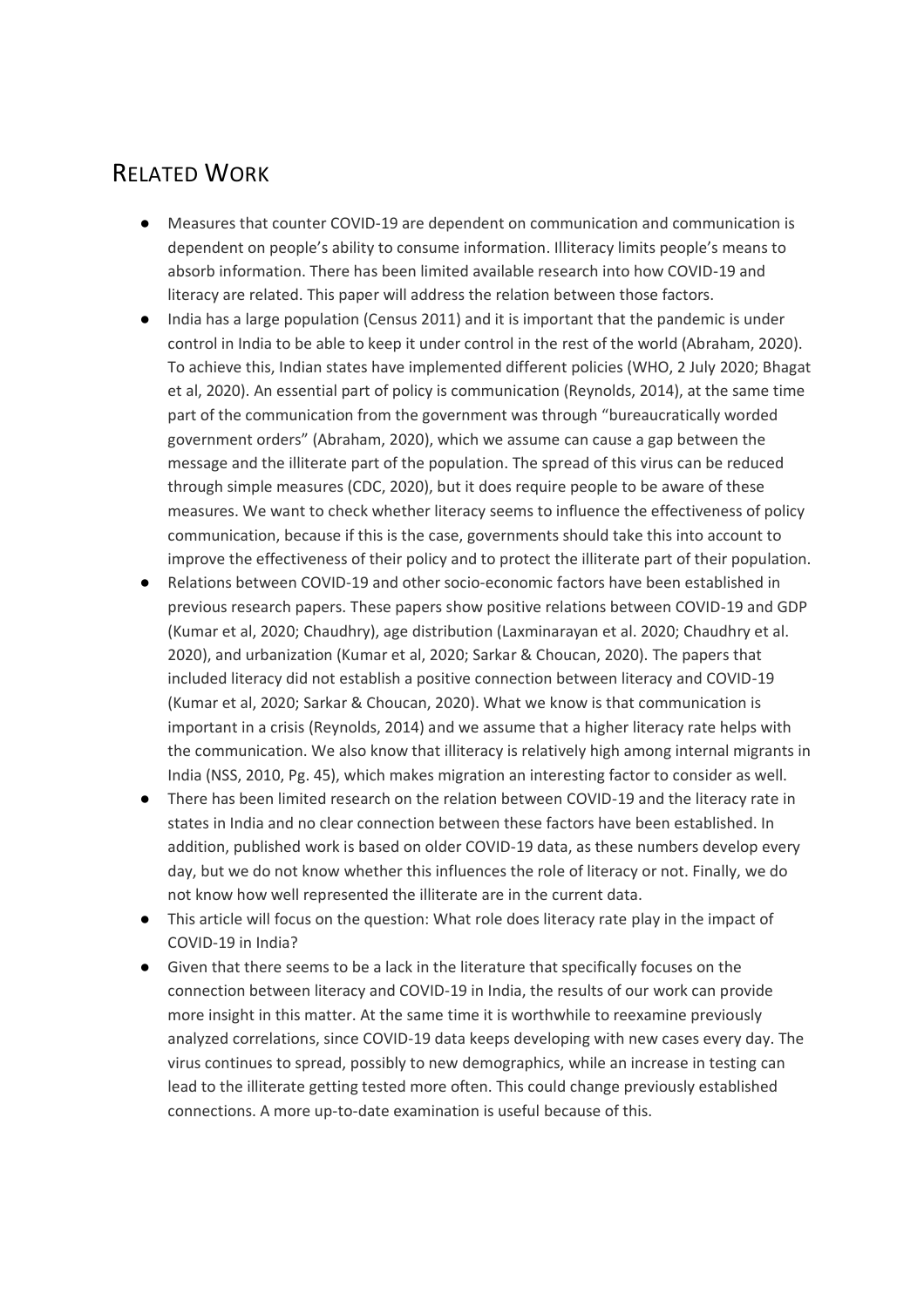# EXPLORATORY DATA ANALYSIS

#### OVERVIEW OF ANALYSIS APPROACH:

● For this project, data was collected from three main sources, the Development Data Lab SHRUG India project (Asher, 2019), the 2011 India Census (Census Organisation of India, 2011), and the Covid-19 India API (COVID19 India - API, 2020). Shapefiles for mapping of the data were sourced from the Database of Global Administrative Areas (GADM, 2020). Data was collected and analysed at the level of individual states and unions, due to the level of completeness of available data sets. The data was cleaned in accordance with tidy data standards (Wickham, 2014) and exploratory data analysis performed to identify preferred variables for clustering. Data was scaled and clustering was performed using the Scikit-Learn k-means clustering method.

#### DESCRIPTION OF DATA COLLECTION AND CLEANING:

- The following data sets were pulled in .dta and .csv formats from the Development Data Lab COVID India page:
	- Migration
	- NFHS (health survey)
	- Demographic
	- Hospitals
- COVID Case data was taken in .csv format from the COVID-19 India API (the state wise daily file). This data was downloaded on 26 October 2020, and all reported cases and deaths were aggregated up until this date.
- Selected missing data points from the Development Data Lab data sets were replaced with data from the 2011 India Census.
- The project team chose to work with state-wise data to account for completeness and consistency in key demographic data across the years, as well as availability of appropriate shapefiles for district/sub-districts. At a district or sub-district level, it was found that inconsistencies in the number and names of districts had changed significantly in the years between the 2011 census and the collection of COVID case data in 2020. As such, for this study it was determined that state-level data was more appropriate. Much of the Development Data Lab data was split out to a district level, so data was aggregated up to the state level for these data sets. Using state-wise data was considered to be a suitable compromise, especially given that COVID policies were largely implemented at a state (rather than district) level, making comparison at this scale more appropriate.
- The availability of COVID data was the leading factor in how the data was cleaned and processed. Two states/unions were removed after initial analysis, as they had no reported COVID cases (Daman & Diu and Lakshadweep) and it was unknown whether this was due to lack of testing capability or lack of actual cases. Given the relatively low populations of these states, we were comfortable that removing them would not unreasonably affect the outcomes of the analysis.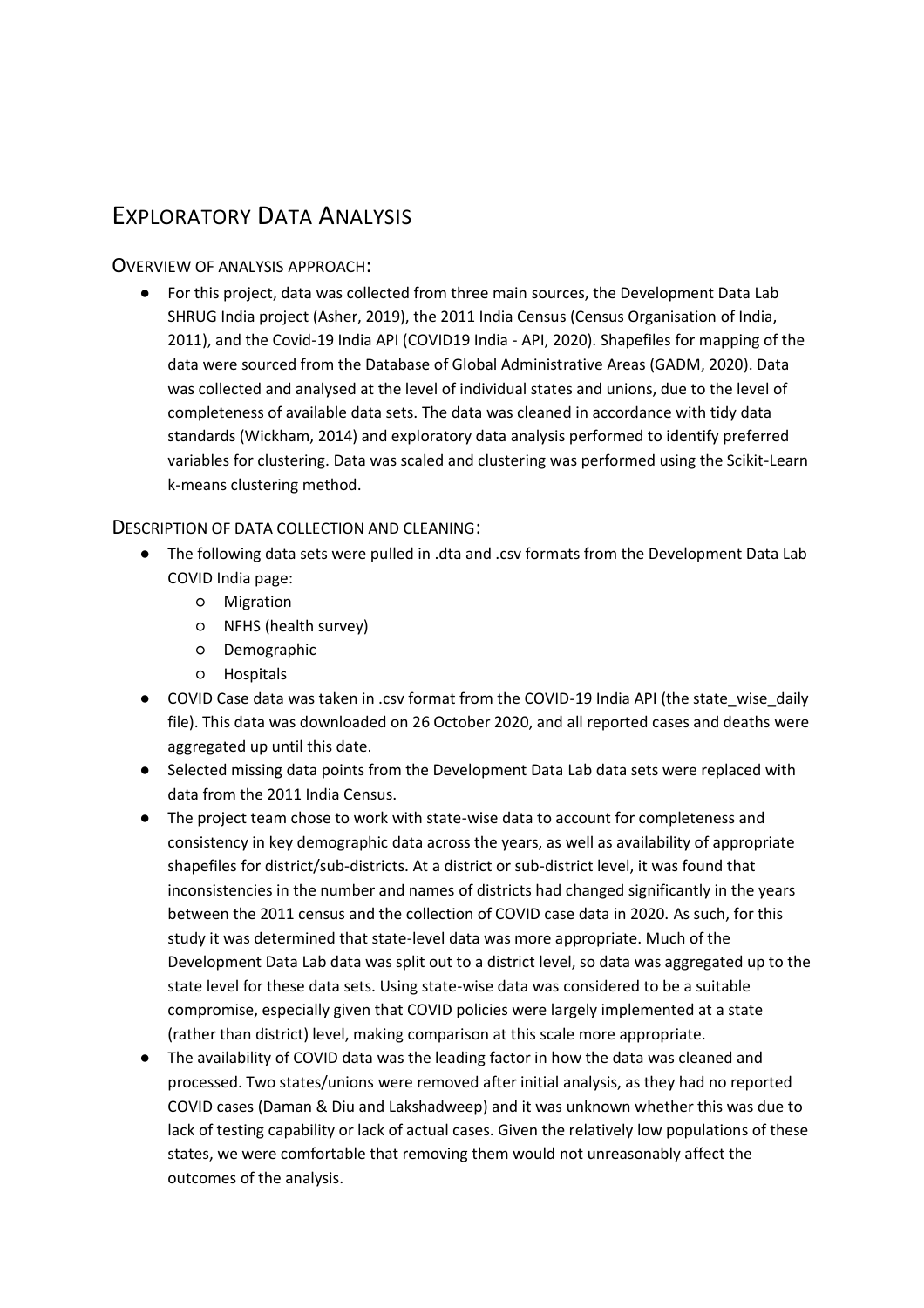- Following cleaning and preliminary EDA, it was also determined that the states of Telangana and Ladakh would need to be modified. These two states were not established at the time of the 2011 census, and were part of other states (Andhra Pradesh and Jammu & Kashmir respectively). To allow for 2011 census data to be used for these states, the data from the original states were replicated for Ladakh and Telangana (where there were counts of data, these were added, where there were rates, these were population-weighted averaged).
- There were, after cleaning, several missing data points for population and literacy rates. For these states, the project team referred back to the India Census website to replace individual values, and validate against the existing data.
- Following EDA and cleaning, it was also found that there was no hospital infrastructure data available for any of the union territories. This represented a significant proportion of the population, and hospital infrastructure was not a feature of our original research question, so it was decided to exclude hospital infrastructure data (e.g. number of beds, number of staff) from the clustering analysis. Future work may look at excluding the unions from the analysis and looking at clustering only for states, in order to include the hospital infrastructure data.
- The final list of variables used, including their original source, can be found in a table in Appendix A of this report. They were chosen because of completeness and considered potentially relevant factors in the spread of COVID-19 in India. For migration, the long-term migration data was used on a state level. As this data was from the 2011 census, short-term migration was considered more fluctuant while the long-term migration data was assumed to change slower and still be correct to a certain extent today.

#### PROCESS FOR ANALYSIS:

● The analysis of the data was primarily done using Scikit-Learn's k-means clustering algorithm. All data was scaled so that values were between 0 and 1 using Scikit-Learn's MinMaxScaler in order to prevent data sets with larger numbers (e.g. population) from having an outsized influence on the clustering. MinMaxScaler was considered appropriate for the data sets as there were no significant outliers in any of the variables. K-means clustering was chosen over other methods as it is a familiar, general-purpose clustering algorithm that works for smaller numbers of clusters (suitable given a relatively small n) (Scikit-Learn, n.d.). Although the number of clusters wasn't known, the project team ran the algorithm for between 2 and 10 clusters and visually inspected the choropleths and KDE plots for the clustering outputs, to determine the number of clusters that gave the most meaningful output for the research question.

#### KEY LIMITATIONS IN THE DATA:

- Relying on 2011 Census Data for demographic information, besides this data being almost ten years old, the data did not reflect the current split of states and districts across India. The project team recommends that the work be revisited following the 2021 census, wherein state and district data for COVID-19 cases should reliably match state and district data for census collection. This will allow for analysis of a much richer dataset.
- Only analysing 34 states and union territories meant that there was not significant variation in the data. This was apparent after producing pair plots and histograms of all of the selected variables, where no discernible correlations could be observed. It's also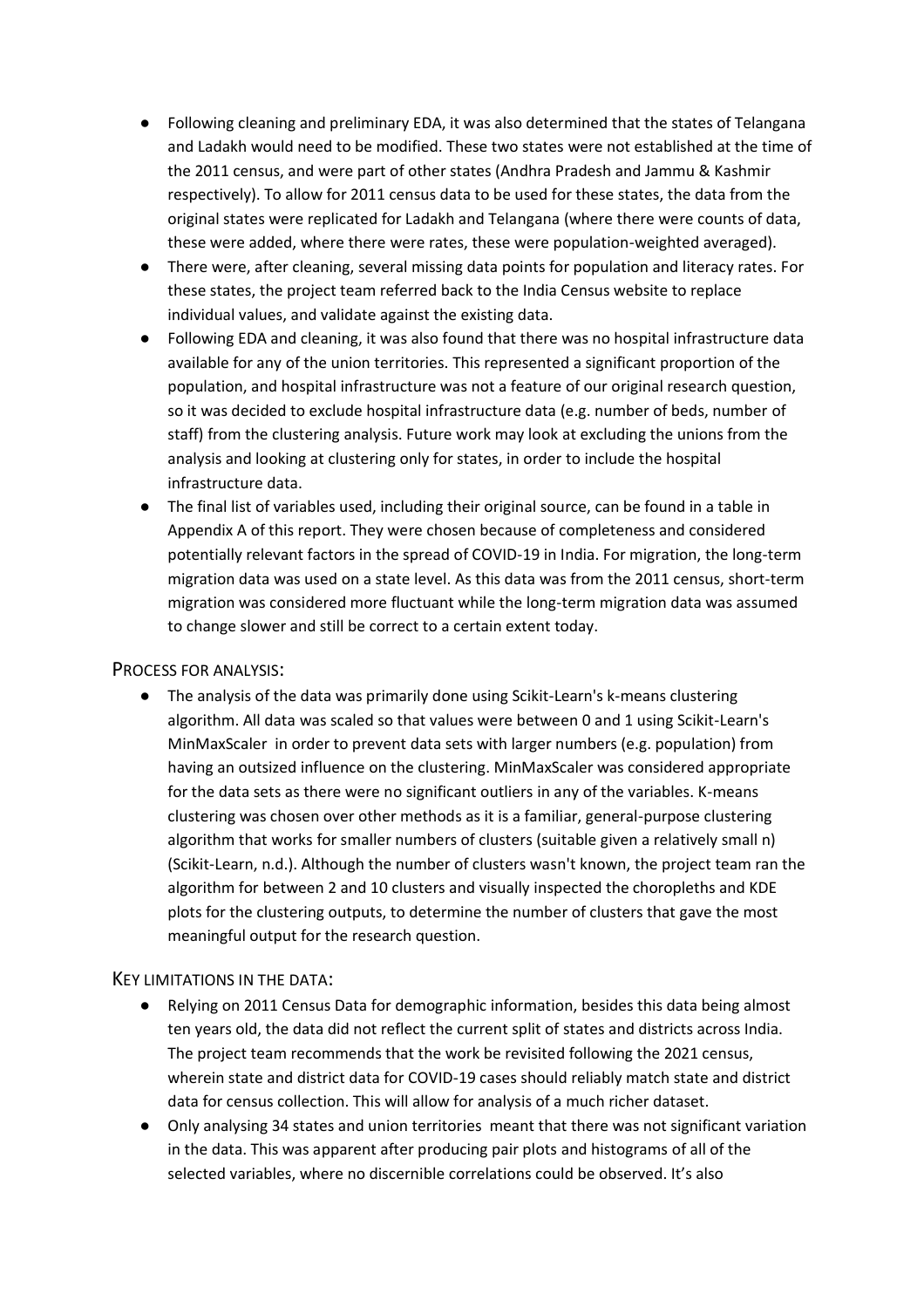acknowledged that by taking this approach, this imposes some serious limitations on the ability to analyse for certain demographics, for instance, rural/urban divides. In the future, once data sets are more consistent, and once shapefiles are available for the SHRUG India project, this work should be revisited.

● The reliability of COVID-19 case data is highly connected to rates of testing. At the time of writing, COVID-19 testing rates in India were increasing, but still below global averages. Further to this, there are differences even between states in the rates and regimes for testing, which will influence the data. Unfortunately, the project team was unable to identify a reliable source of information for rates of testing/number of tests performed. Future studies could consider using population antibody/serology tests to get a more realistic picture of case numbers (Menon, 2020).

#### GRAPHICS AND EDA:

● In order to take a look at the spread of COVID-19 across states in India, population adjusted numbers for total confirmed cases and total deaths were computed (per 100,000 population). The top ten states with highest number of confirmed cases, and the top ten states with highest number of deaths are plotted in figures 1 and 2.



Top 10 states in India with highest total adjusted number of confirmed COVID-19 cases

*Figure 1: Bar plot representing the adjusted number of confirmed COVID-19 cases in the top 10 most affected states*



Top 10 states in India with highest total adjusted number of deaths due to COVID-19

*Figure 2: Bar plot representing the adjusted number of deaths due to COVID-19 in the top 10 most affected states*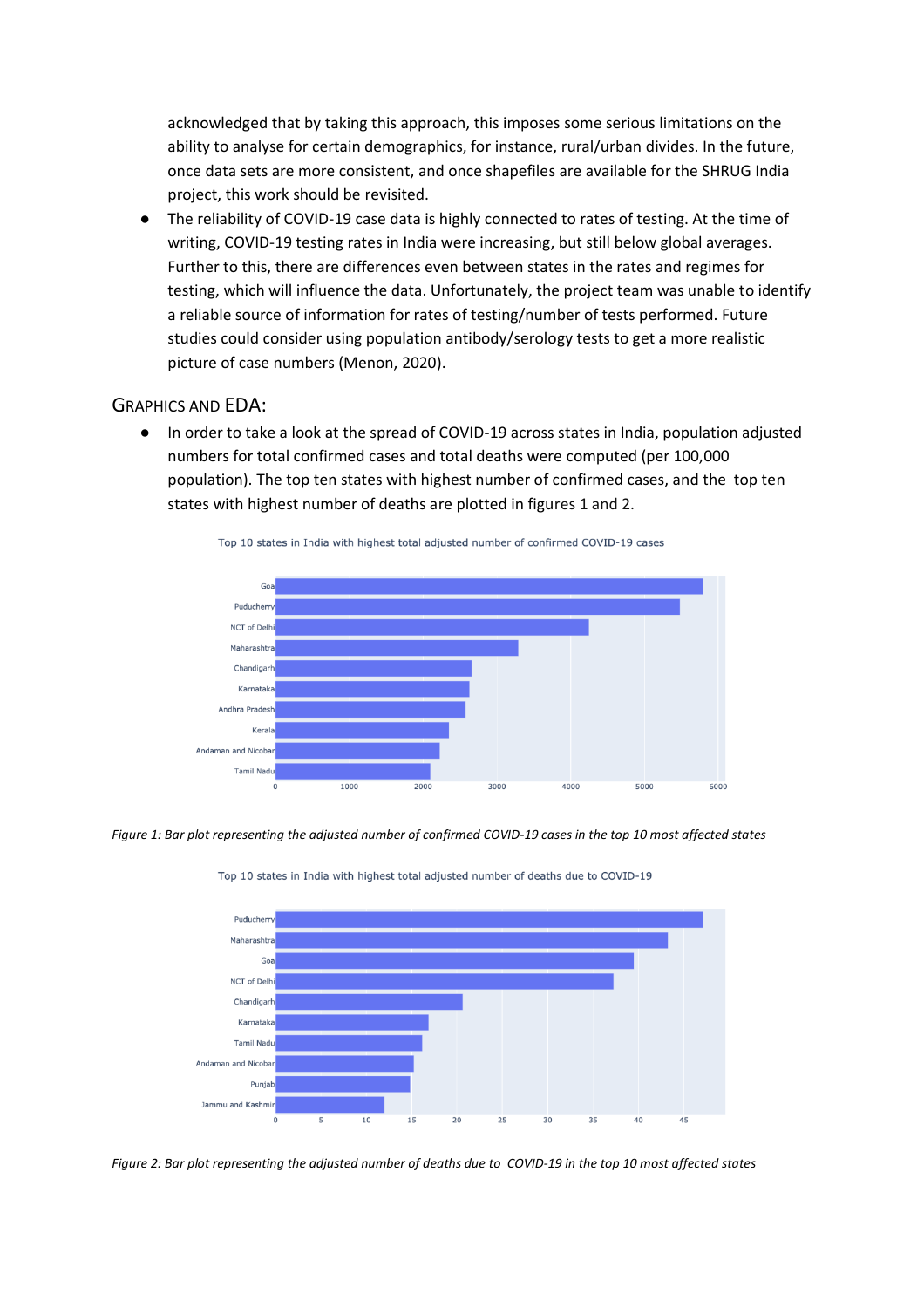● To get a better sense of the distribution of the data across variables, box plots were constructed. As they will be of focal importance to this analysis, the plots of the adjusted number of COVID-19 cases and the percentage of literacy are presented below.



Distribution of the Adjusted Number of COVID-19 Confirmed Cases Across India

*Figure 3: Box plots representing the distribution of the adjusted number of COVID-19 cases across states in India (a) and the distribution of the percentage of literacy across states in India (b)*

- It is observed that the confirmed cases data possesses two outliers corresponding to Goa and Puducherry. The literacy data on the other hand shows no outliers, but highlights a large range of different literacy levels across the country, with a median at around 76%, ten percentage points below the global adult literacy rate (UNESCO, 2017). The highest rates can be found in Kerala, the lowest in Bihar (figure 4).
- The research question aims to investigate whether higher literacy rates are connected to lower case numbers. Figure 4 shows the spatial distribution of the three key variables concerning this question. The number of confirmed COVID cases goes from 410 per 100 000 in Bihar to over 5790 per 100 000 in Goa. The highest number of deaths is found in Puducherry with 47 of 100 000 deceased in relation with a COVID infection, while in Dadra and Nagar Haveli less than 1 person have reportedly died per 100 000 inhabitants in relation to COVID (see also figure 1 and figure 2).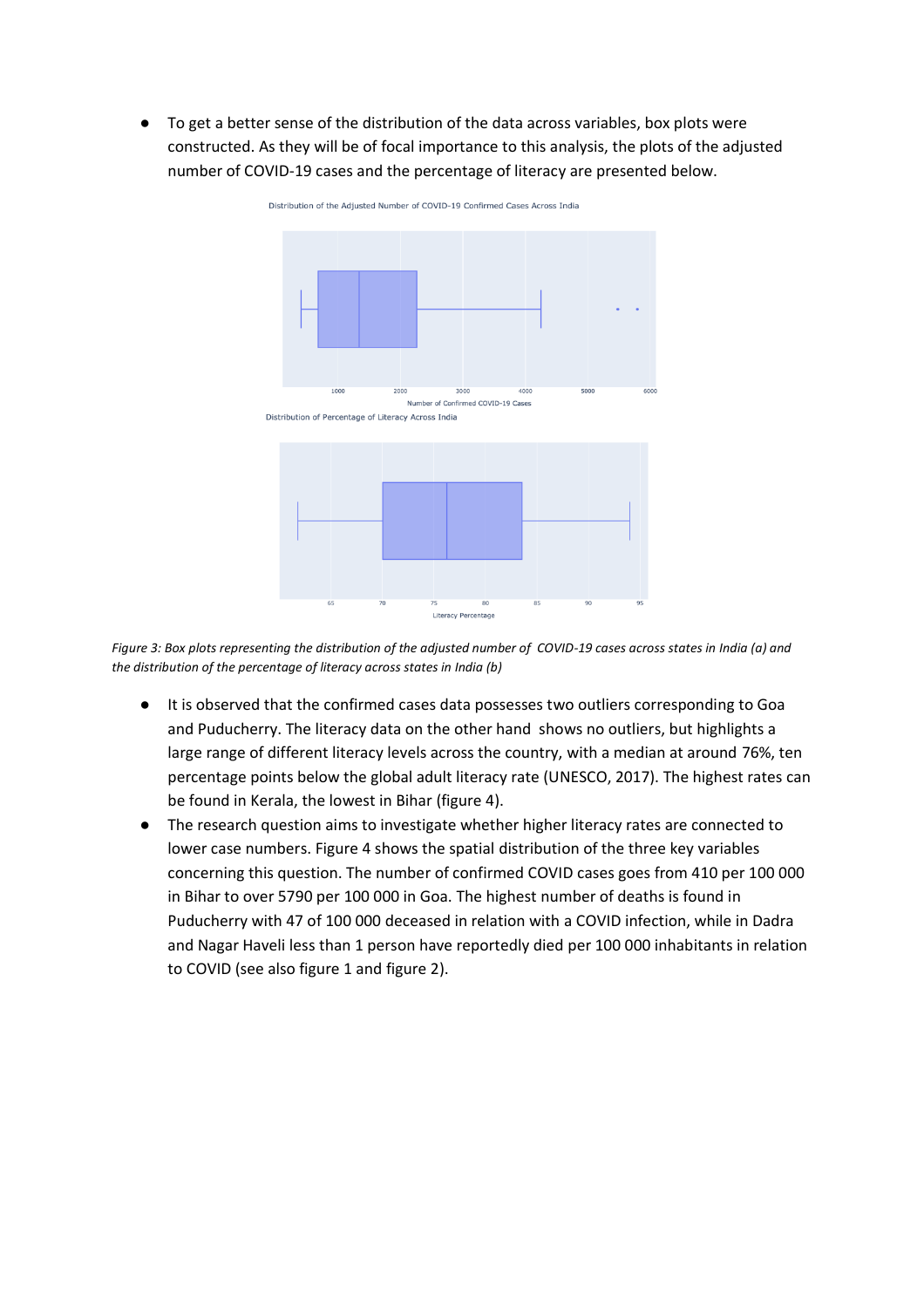

*Figure 4: Choropleths for number of confirmed COVID-cases per 100 000 inhabitants (a), number of COVID-related deaths per 100 000 inhabitants (b), and literacy rate (c) .*

### ANALYSIS

- Our argument is that there is a connection between literacy rates (and COVID responses that included written communications) and COVID cases and fatalities.
- These arguments were checked using k-means clustering methods across a range of different variables. Exploratory data analysis of the variables considered interesting, and a preliminary scan of state policies showed that spatial clustering of the data wouldn't be appropriate, as in a number of cases, neighbouring states had quite different approaches to their COVID-19 policy for example Goa and Maharashtra. As such, clustering was performed over the variables independent of their location, but later mapped to visualise the clustering geographically (Figure 5). Taking into account the allocation of the variables to the clusters, the number of states in each cluster (Appendix C) and the variance of the variables mentioned above, it was focused on the clustering into three groups.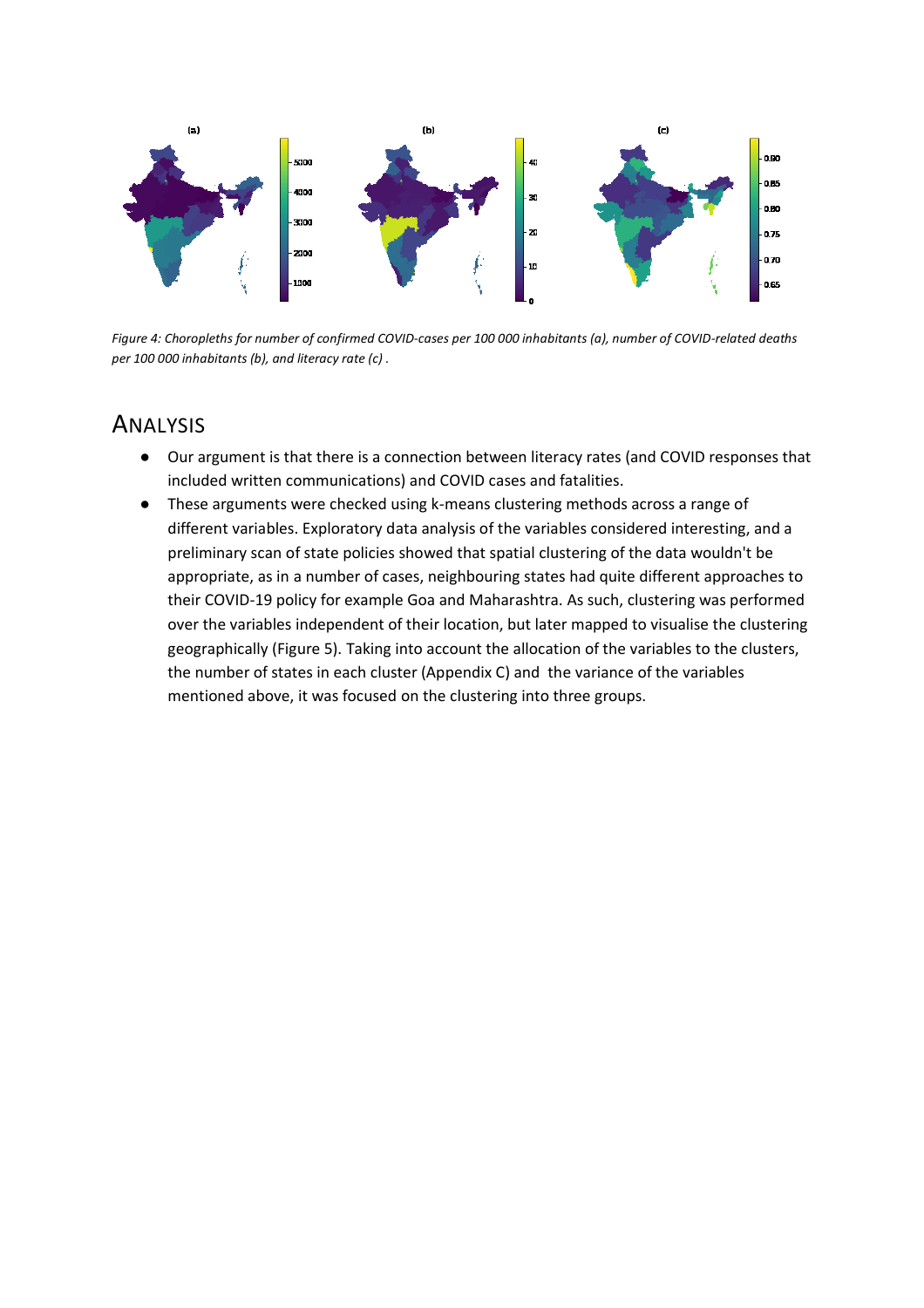

*Figure 5: Clustering over the variables 3 to 13 and 15 to 18 (for further information see Appendix B) with (a) two clusters, (b) three clusters, (c) five clusters, (d) seven clusters, (e) ten clusters.* 

● Arguably, we might have considered the impacts of interstate migration on the spatial distribution of COVID cases, however we didn't have access to data on the migration of individuals in 2020.

#### SUPPORTING POINTS:

- Certain states were persistently placed in the same cluster, regardless of the number of clusters like the NCT of Delhi and Goa or Kerala and Mizoram as can be observed in Figure 5 (A map with the name of the states can be found in Appendix D). This shows that those states are similar in regard to the variables examined in this work.
- Consistent with earlier assumptions, states with higher rates of literacy had lower rates of long term migration (both in and out) according to the clustering.

#### SUPPORTING PATTERNS:

● As expected, literacy was a strong driver in the clustering of states (Figure 6). This is partly due to the stronger variance observed in the literacy variable used than what was observed in other variables (Figure 3).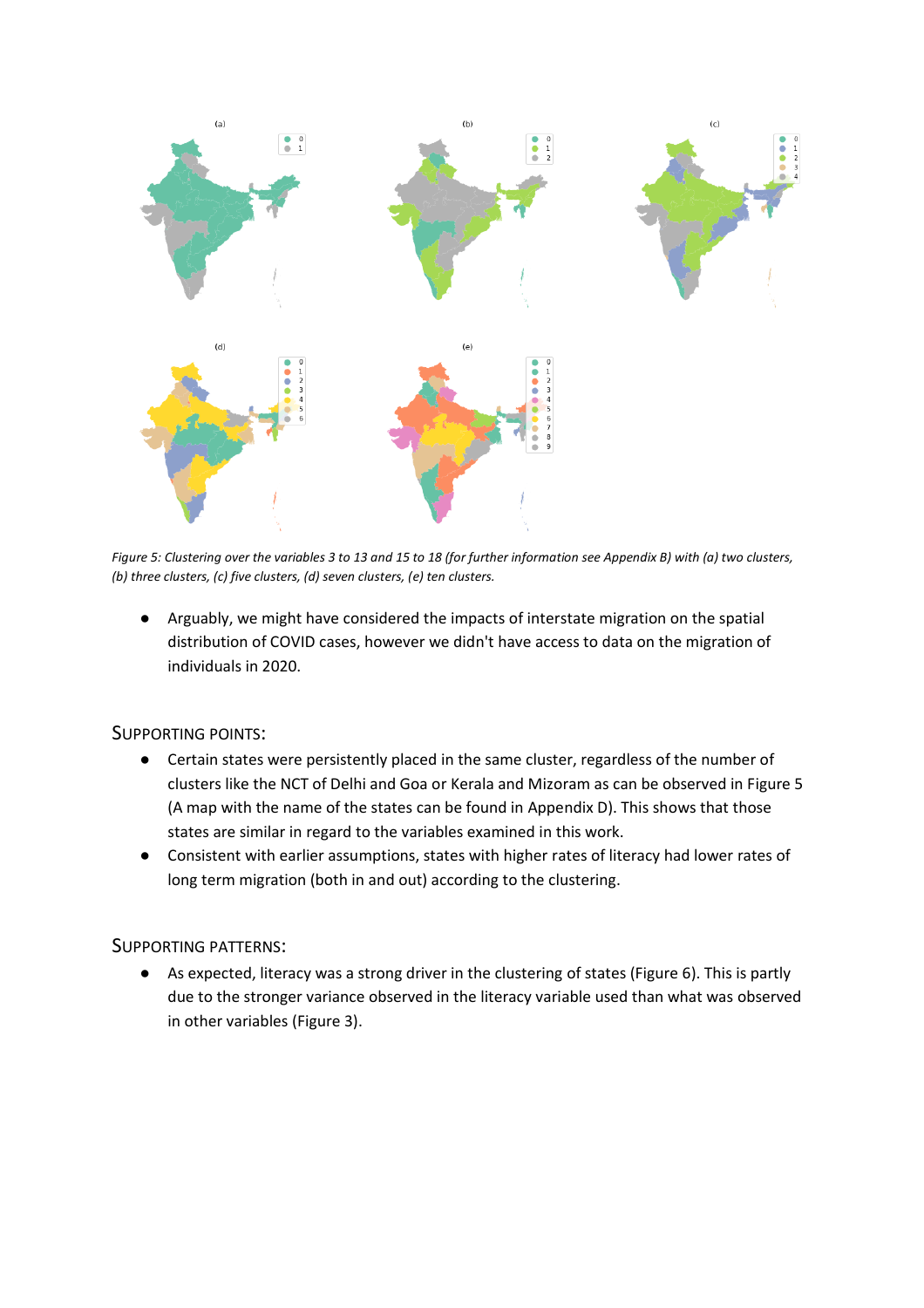

*Figure 6: KDE-plot for literacy in the clustering for (a) two clusters, (b) three clusters, (c) five clusters, (d) seven clusters, (e) ten clusters.* 

● Another observation was made in connection to the literacy rate: as visualised in Figure 7, states in the cluster with the lowest literacy rates (group 2) are the ones with higher longterm migration rates both in and out of the state, whereas the cluster with higher literacy have lower migration rates in general. This backs previous findings that migrants in India are mostly from socioeconomically disadvantaged backgrounds, where education and literacy rates are lower (NSS, 2010) .



*Figure 7: clustering with three clusters. KDE-plots for (a) long-term migration out of state, (b) long-term migration into state, (c) literacy rate.*

● Contrary to the proposed argument, figure 7 shows that the states in a cluster with higher rates of literacy (group 0) also tended to have higher numbers of COVID cases, and a higher number of COVID-related deaths per 100 000 people, whereas states placed in group 1 and 2, so states with lower literacy rates are found to have lower numbers both among COVIDcases and -deaths in 100 000 people. The proposed argument that lower literacy is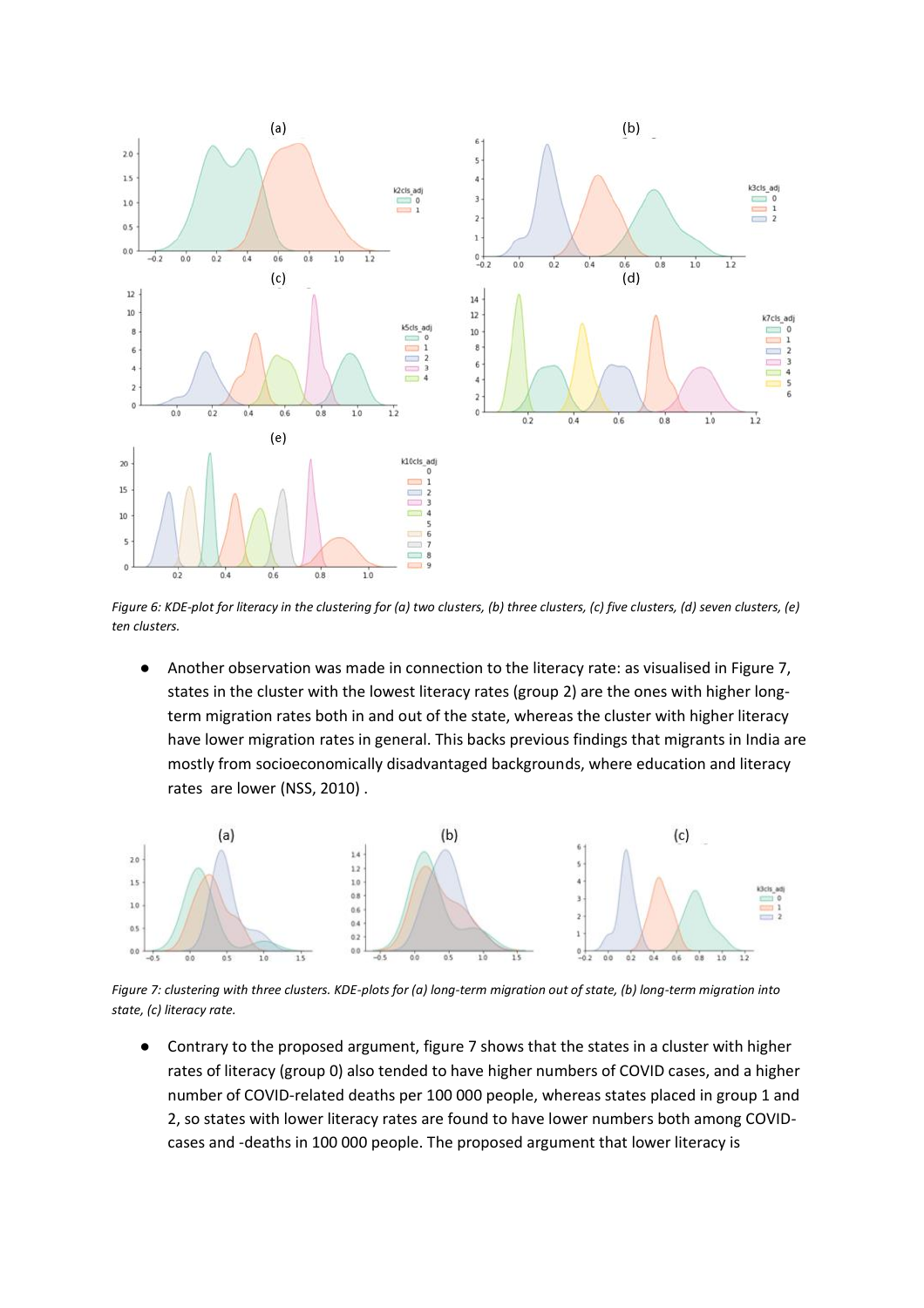correlated to higher rates of COVID-19 is hereby not confirmed, indeed the results seem to show the opposite.



*Figure 8: KDE-plot with three clusters for (a) covid cases per 100 000 people, (b) covid deaths per 100 000 people, (c) literacy rate.*

● The main findings from the clusters were presented here. For more information on the clusters see Appendix C. The entire KDE-plots for clustering into three and five can also be found there.

#### INDIVIDUAL STATE POLICIES:

- These findings from the data demonstrate a connection between literacy rates and COVID-19 cases in India's states and union territories, however they are yet to be grounded in the policies of the individual states. In the following paragraphs, the impacts and reception of COVID-19 policies relevant to literacy and migrant workers is examined.
- **Kerala** has been commended for its swift, proactive and committed response to addressing the global pandemic (Menon et al., 2020). The Kerala government invested in emergency preparedness for a couple of years, as it faced floods in 2018, and the Nipah virus outbreak in 2019. This pushed the state to declare a state of emergency within three confirmed cases of COVID-19. Kerala's response to the pandemic included raising awareness through handwashing campaigns, community engagement, as well as disseminating information through WhatsApp groups. In fact, despite low income per capita, Kerala possesses good development indicators (Menon et al., 2020), such as having the third highest percentage of water hand-washing access to households with 93%, and the highest rate of literacy across the country with 94%, as was observed in the data. It is also worth noting that 97% of Keralans speak the same language, facilitating intra-state communication (Kawoosa, 2018). In terms of social distancing measures and testing, the state followed WHO guidelines and conducted thorough excessive testing and contact tracing (Srivastav, 2020), as well as mandated a longer quarantine to isolate the virus. They also provided their residents with psychological support to help them throughout quarantine, especially for children, the elderly and migrant workers, and built shelters for the latter, right on time to control the movement of migrants for the nationwide lockdown (Learning from Kerala, 2020).
- **The NCT of Delhi**, the country's capital, currently stands as one of the top states affected by COVID-19 (OneIndia, 2020). Almost a month after Kerala, the chief minister declared COVID-19 an epidemic in the city. Delhi instituted a three-weeks national lockdown at the end of March, that keeps getting extended. This was followed by the launch of a COVID-19 helpline on WhatsApp to provide factual and up-to-date information to the public (Chakravarti,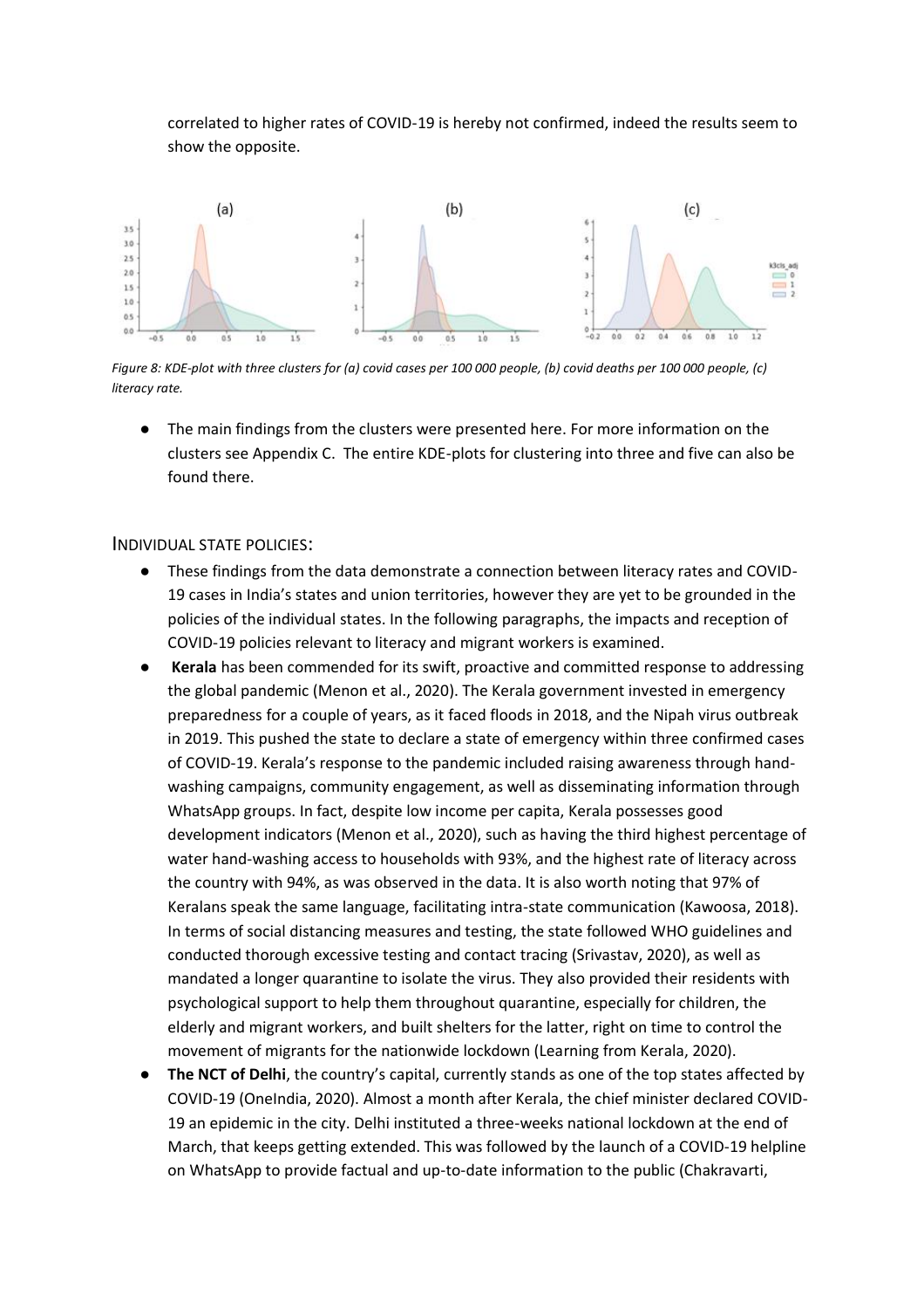2020). The city instituted a generic 14-day quarantine for citizens testing negative, as well as a requirement to move to a hospital in case of positive results. In June, due to a rapid surge in cases, the world's largest temporary COVID-19 hospital was built in Delhi to meet the needs of an influx of patients (ET Online, 2020). Finally, the city provided temporary relief centers and hunger relief centers to jobless migrant workers. However, those were not enough to meet demand, causing outrage in the region as hundreds of labourers were found to be living under a bridge with no access to proper sanitation (Pandey, 2020).

- **Maharashtra** (home to Mumbai and the Dharavi slum, as well as the tech hub city of Pune) has throughout the pandemic had the highest case numbers in the country. COVID policy in the state has been both celebrated and maligned for the handling of case numbers. Early reports on progress in the state suggest that the setup of screening and isolation centres for the Dharavi slum helped to minimise the impacts of COVID among Mumbai's most vulnerable residents (Pandya, 2020). Heavy police presence in Mumbai and Dharavi were credited with effectively controlling the virus (Mukhopadhyay, 2020). However, more recently, the state has seen a surge in cases, leading the state government to extend lockdown orders in the state (Banerjea, 2020). Early in the first lockdown, the state supported close to two million migrant labourers to return to their home state, and have since organised registration systems to allow these workers to return (ETGovernment, 2020). The impact of these policies on transmission dynamics in the state is uncertain.
- **Jammu and Kashmir** had a communications blackout for much of the pandemic, with even hospitals and healthcare staff unable to access high speed internet to get information on treatment best practice, while members of the public were deprived of basic information on measures like social distancing and handwashing (British Medical Journal, 2020). The communications blackout also meant that most of the union territory's residents could not access services like the Indian governments coronavirus tracking app, WhatsApp and Facebook messenger bots, and COVID-19 Twitter accounts - important sources of up to date information for residents of most other states. Since September, the state has seen a decline in cases, though this is thought to be due to a decline in testing and screening efforts (Majid, 2020). The actual number of cases in recent months is unknown.
- **Uttar Pradesh** had some of the most progressive policies regarding migrant labour. The state offered transport for both migrants living in UP to return to their home states, and for those living in other states to return to UP in the weeks following the lockdown measures. Further to this, payments of Rs 1000 were paid to migrant workers in quarantine. In May, a Migrant Commission was established to provide ongoing social security for these workers, although this has drawn criticism for being simply a band-aid solution to a larger problem (Singh, 2020). Further, the state has coordinated food and rationing systems to supply food to the unemployed and those in quarantine to discourage movement and further transmission (Srivastav, 2020).
- **Tamil Nadu** is among the 10 worst-hit states in India (Business Standard, 2020). The government began preparing for the pandemic a month prior to identifying the first case in the state by creating isolation segments in hospitals for their largest cities, conducting awareness campaigns as well as training essential personnel. This was followed by restrictions to movement such as closure of educational institutions, businesses and public transport, a ban on inter-state travel, as well as a curfew from 9 pm to 7 am (Ramakrishnan, 2020). Welfare measures were also put into place to help the most marginalized members of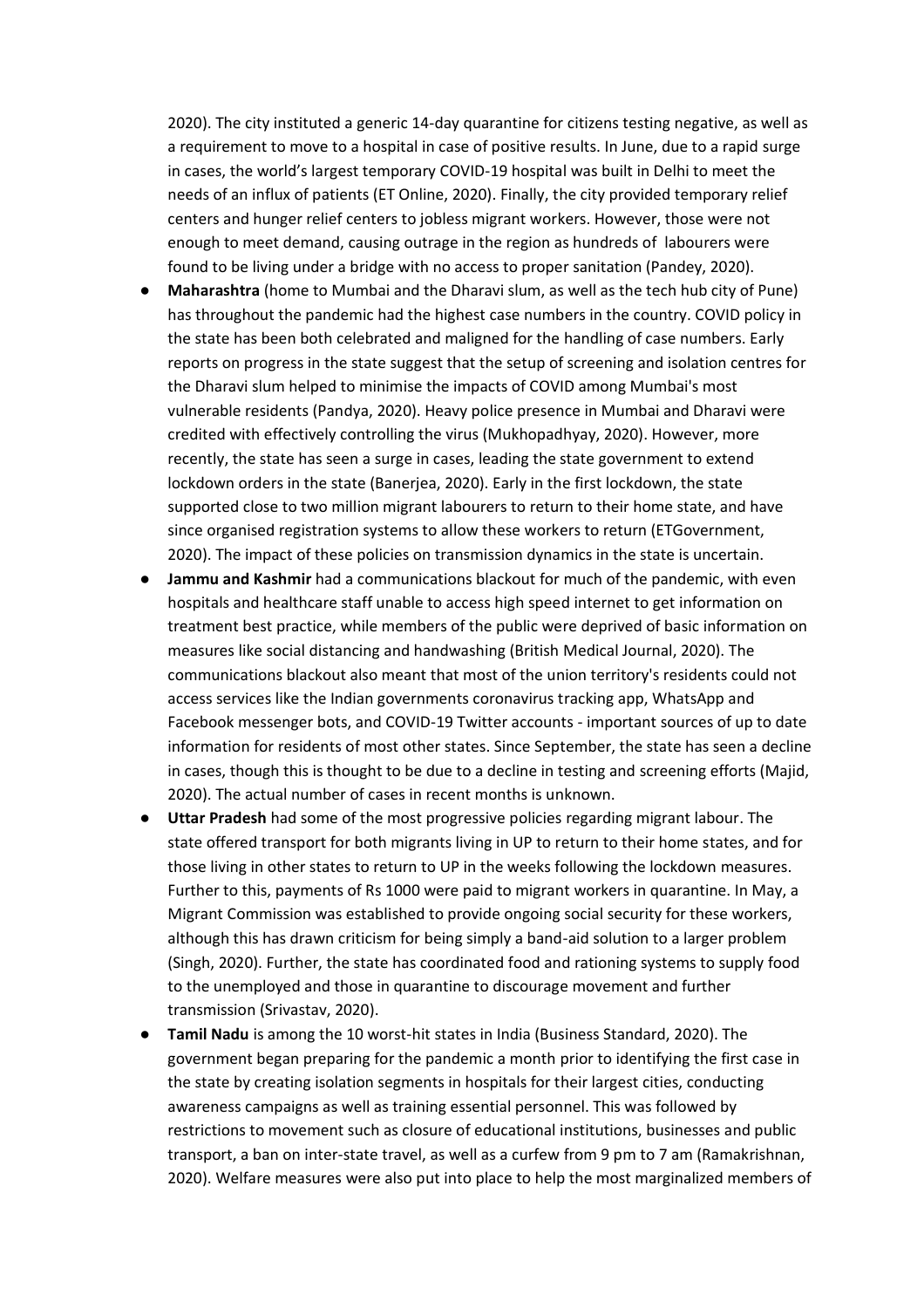the community, with cash assistance for ration card holders and public transport drivers and construction labourers, as well as free supply of essential foods and (Tamil Nadu Bureau, 2020). Moreover, concession concession packages were offered to companies that provide COVID-19 medical equipment to encourage production (Ramakrishnan, 2020). More recently, experts in Tamil Nadu opted for awareness campaigns focusing on hand-washing practices, mask usage and social distancing tips, instead of reinforcing a lock-down (TNN, 2020). As for migrant workers, the state encouraged migrant workers to take trains back to their home states, however, once the lockdown was instituted, the Tamil Nadu government's labour department opened up more shelters (Times Now, 2020). Many, however, remained stranded, requiring help from NGOs (Gilon, 2020).

Many states implemented similar policies in terms of communications, payments in migrant labourers, transportation and food rations, but information on the specifics was difficult to source. Regardless, this is a chaotic problem domain, where cause and effect aren't clearly linked. The authors found it challenging to substantiate a link between the policies of a state and numbers of COVID cases under current conditions, and a more exhaustive review of actual policies settings and their implementation will need to be examined when more complete data is available.

### DISCUSSION AND CONCLUSIONS

#### SUMMARY OF FINDINGS

- Little research was carried out so far on socio-economic factors and their relation to the spread of the COVID-pandemic. The research carried out mainly focuses on economic factors like the Gross Domestic Product (GDP) (Kumar et al, 2020; Chaudry) and the age distribution of the population (Laxminarayan et al. 2020; Chaudhry et al. 2020).
- Different approaches on how the states try to control the situation have been presented. Impacts of the measures taken were difficult to observe, as mostly long-term data was available. The measures are short term and therefore no clear connection to the results from the data was found.
- Exploratory Data Analysis was done showing the states that are most affected by the pandemic (Goa and Puducherry), giving a spatial overview of the three main variables - COVID-cases, COVID related deaths, literacy rate - and showing their distribution.
- Clustering was carried out for different numbers of clusters. It was observed that states were placed into the same cluster continuously, and the grouping was mainly driven by the literacy rate. An expected connection between literacy and migration was observed.
- The research question assumed that higher literacy rates in a state would lead to lower COVID case numbers. This relation was not observed. However, a clear, unexpected observation was made regarding the connection between case numbers and literacy: higher case numbers seem to be found with higher literacy rates and lower case numbers with lower literacy rates. This also holds for the number of COVID-deaths.

#### IMPLICATIONS OF THE FINDINGS:

● The results indicate a connection between literacy and COVID cases, however availability, granularity, and quality of data means that it is too soon to tell whether this connection is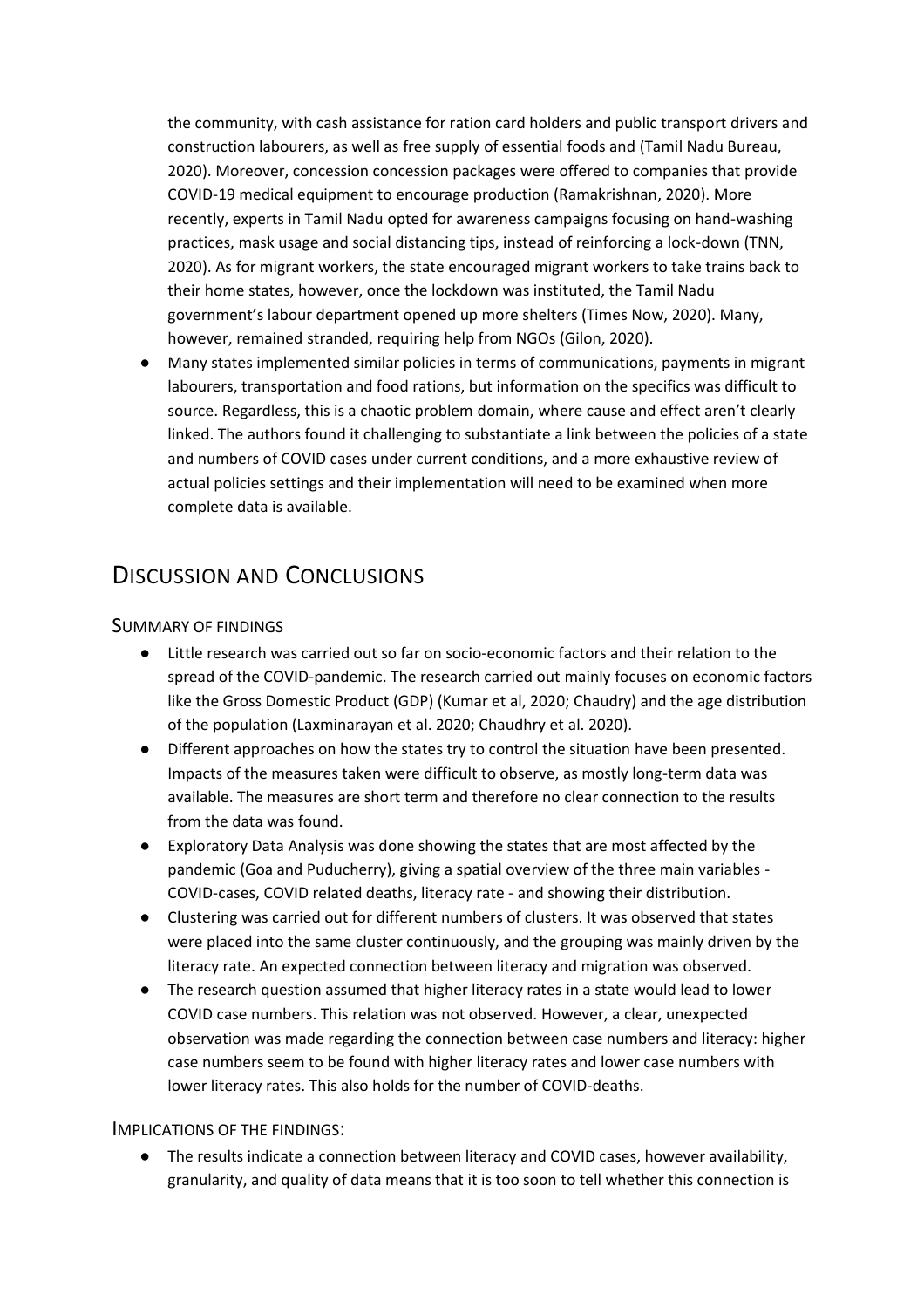meaningful. Further, there is some relationship between rates of migration and COVID. These findings do indeed reveal a potential gap in the current literature, and should form a starting point for future research.

- This work fills a gap in the current research, by identifying that there are some potential connections between rates of literacy and COVID cases. The work sets out a framework for how future researchers, with more complete datasets and updated census data, might look to revisit this topic. Further, this work expands existing theories around which policy responses might be most appropriate in regions with lower levels of literacy in local languages (e.g. areas with reported high levels of literacy, but large migrant labour workforces). It reveals that more work needs to be done to understand the impacts of pandemic or even natural disaster response communications that focus on the written word.
- The lack of a clear connection between the demographic data looked at and COVID cases in India was unsurprising given the current problem domain. At present, the effects of chosen policies are highly uncertain, while the reliability of data is questionable (Vogel, 2020). Creating and implementing public health policy in such a domain is consistently challenging and will require more intensive analysis.

#### POSSIBLE EXPLANATIONS FOR THE FINDINGS:

- The most likely explanation for our results was the fact that we weren't able to control for all variables that might influence numbers of COVID cases. Other factors at play (e.g. income, health infrastructure, age distribution) in certain states will drive COVID cases and deaths more than literacy or migration dynamics (Chaudhry et al., 2020).
- One alternative explanation for the findings is the fact that literacy of migrant workers is mixed (Zacharias, 2018). The census data for literacy accounts for literacy in any language, not just the language of the state in which you live. This is a plausible alternative, which will require deeper investigation, including the use of more detailed metrics on literacy rates.
- Another alternative explanation for the higher rates of COVID-19 cases amongst those with high literacy rates is the connection between income level and rates of testing. Recent work has found that lower income groups in the United States were less likely to have access to testing and screening (Finch, 2020). It is reasonable to assume that this trend might also hold for India.

#### CONCLUSION OF FINDINGS

- Although these results do not provide definitive answers, we believe this paper can serve as a useful framework for future research. The focus on the role of literacy in India in this pandemic has not been considered extensively and what little research was done on it did not have its primary focus on this factor. It is unlikely that literacy is the primary relevant factor for the spreading of the virus, but it would be short sighted not to consider it. We speculate that it is probably a sum of factors that promote the spreading of SARS-CoV-2. Migration seemed to increase COVID-19 cases, however how much this is influenced by illiteracy remains unclear.
- Future research can build on our analysis when taking literacy into consideration. This paper also shines a light on a more vulnerable part of society that should be included in the fight against this pandemic. Migrants and illiterate people are a significant part of Indian society: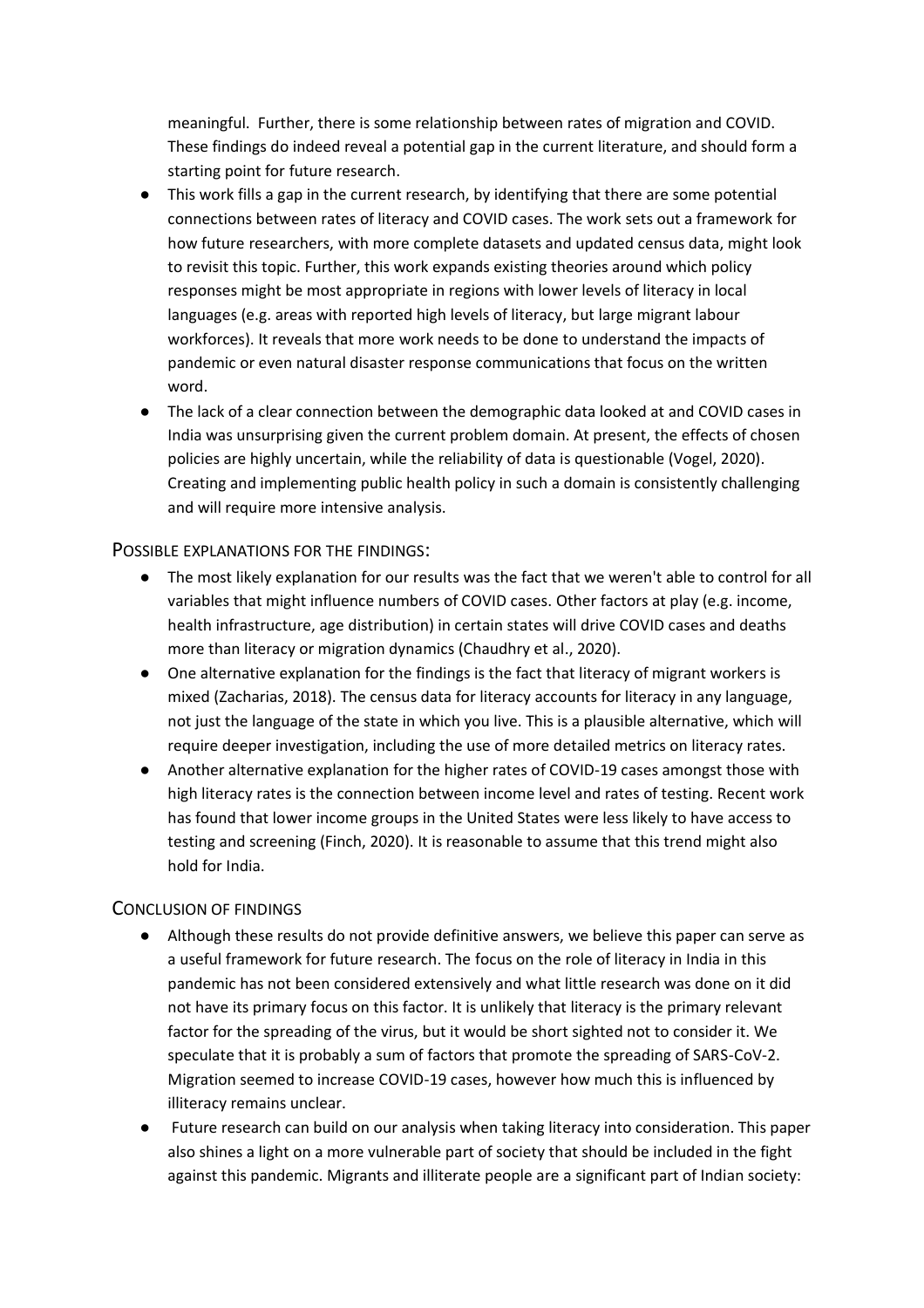Policy should work for everyone, as this makes measures more just and increases the efficiency of policy.

#### LIMITATIONS AND OPPORTUNITIES FOR FUTURE WORK:

The authors recognise a number of limitations to the work produced here, and would like to highlight these, and the opportunities for future research work.

- Firstly, the authors are unfamiliar with details of political and social context in India that might underpin correlations or causal effects. Further work would ideally incorporate perspectives from those with lived experiences in the affected regions, and the clusters identified should be validated by the people represented in these groups. The analysis also didn't take into account information on the caste system in India and how this influences access to healthcare. The authors of this article, having no experience with the sociopolitical environment in India did not have the ability to comment on these factors. Future work will need to investigate this.
- Secondly, future work should look at long term trends in variables like school attendance/completion and migration dynamics to gain a more detailed picture of relationships between these variables.
- Thirdly, the 2011 Census is the source of most of the demographic data while this information is useful, it is close to a decade old, and may not reflect more recent trends and development of regions. In 2021, another census will be conducted, this analysis should be reviewed in light of updated demographics data from this census.
- Finally, COVID Case data was used for the analysis. While the data itself was of a good quality, the numbers represented were highly reliant on testing. All states have different testing protocols, and differing rates of testing per population. For this work, cases were normalised relative to population, but significant differences in testing rates means this might be less accurate. There are other measures for estimating COVID cases in an area, like comparing deaths with the known case fatality rate (CFR), however given we are still in the (relatively) early days of the pandemic, it's hard to understand the accuracy of the CFR, so this is a similarly unreliable measure. Antibody surveys may also be a useful way of estimating the true number of cases. However this data isn't currently available for India (Vogel, 2020).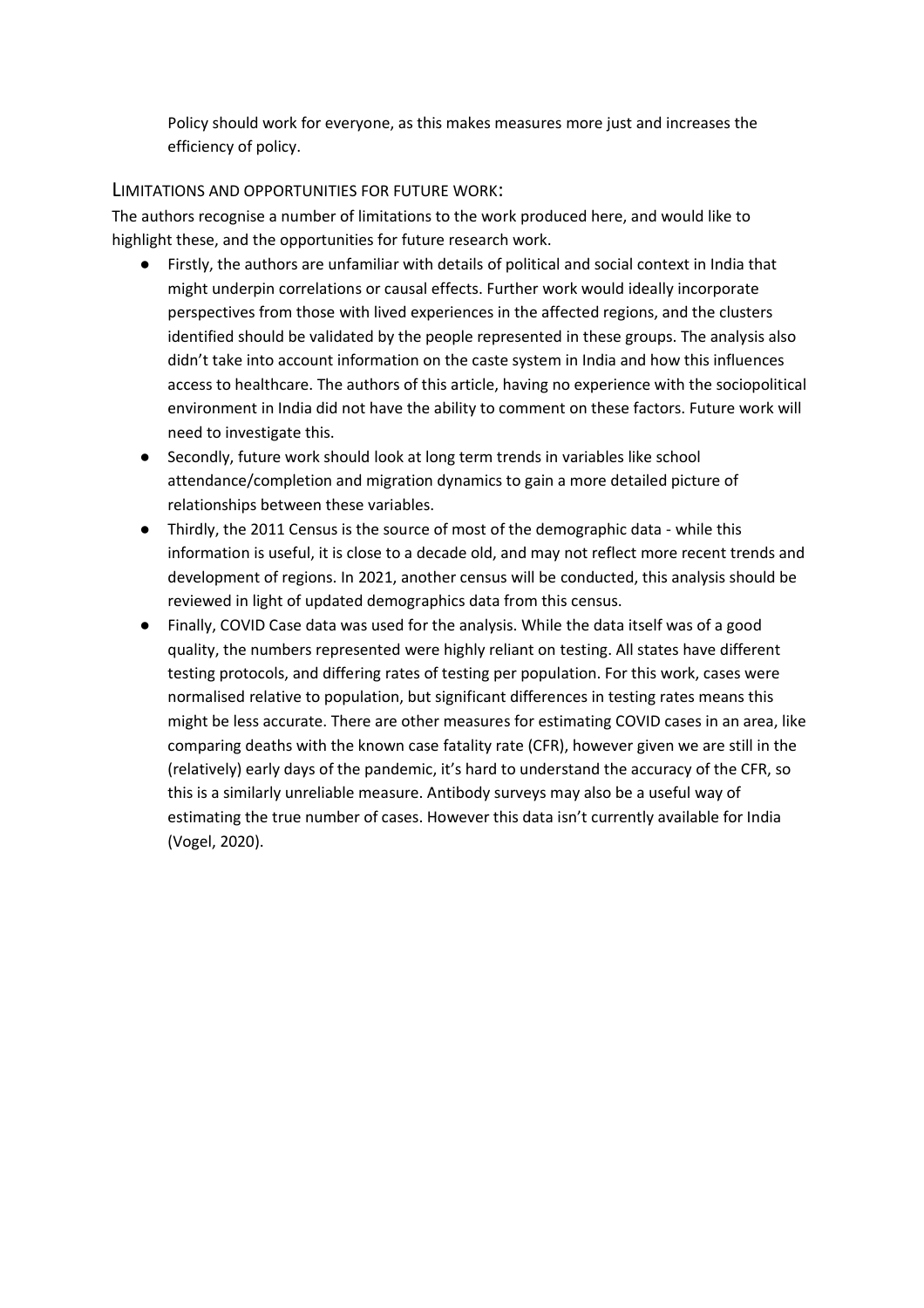### **REFERENCES**

- Abraham, T. (2020) COVID-19 communication in India, Journal of Communication in Healthcare, 13:1, 10-12, DOI: [10.1080/17538068.2020.1758428](https://doi.org/10.1080/17538068.2020.1758428)
- Adhamon, T. (2020). WHO director-general's opening remarks at the media briefing on COVID-19 11 March 2020. Retrieved from: [https://www.who.int/director](https://www.who.int/director-general/speeches/detail/who-director-general-s-opening-remarks-at-the-media-briefing-on-covid-19---11-march-2020)[general/speeches/detail/who-director-general-s-opening-remarks-at-the-media-briefing-on](https://www.who.int/director-general/speeches/detail/who-director-general-s-opening-remarks-at-the-media-briefing-on-covid-19---11-march-2020)[covid-19---11-march-2020](https://www.who.int/director-general/speeches/detail/who-director-general-s-opening-remarks-at-the-media-briefing-on-covid-19---11-march-2020)
- Asher, S., Lunt, T., Matsuura, R., & Novosad, P. (2019). The Socioeconomic High-resolution Rural-Urban Geographic Dataset on India (SHRUG) [Dataset].<http://www.devdatalab.org/covid>
- Banerjea, A. (2020, October 29). Maharashtra govt extends Covid-19 lockdown till 30 November. Mint[. https://www.livemint.com/news/india/maharashtra-govt-extends-covid-19-lockdown](https://www.livemint.com/news/india/maharashtra-govt-extends-covid-19-lockdown-till-30-november-11603971462595.html)[till-30-november-11603971462595.html](https://www.livemint.com/news/india/maharashtra-govt-extends-covid-19-lockdown-till-30-november-11603971462595.html)
- Bhagat, R., Sahoo, H., Archana, S., Roy, K., Govil, D. (2020). The COVID-19, Migration and Livelihood in India A Background Paper for Policy Makers. International Institute for Population Sciences, Mumbai The COVID-19, Migration and Livelihood in India.
- British Medical Journal. (2020, April 7). Communications blackouts in Jammu and Kashmir are making coronavirus lockdown doubly frightening | BMJ. BMJ. [https://www.bmj.com/company/newsroom/communications-blackouts-in-jammu-and](https://www.bmj.com/company/newsroom/communications-blackouts-in-jammu-and-kashmir-are-making-coronavirus-lockdown-doubly-frightening/)[kashmir-are-making-coronavirus-lockdown-doubly-frightening/](https://www.bmj.com/company/newsroom/communications-blackouts-in-jammu-and-kashmir-are-making-coronavirus-lockdown-doubly-frightening/)
- Business Standard. (2020, September 30). DATA STORY: Karnataka overtakes Tamil Nadu to become third-worst-hit state. Retrieved from [https://www.business-standard.com/article/current](https://www.business-standard.com/article/current-affairs/data-story-karnataka-overtakes-tamil-nadu-to-become-third-worst-hit-state-120093000390_1.html)[affairs/data-story-karnataka-overtakes-tamil-nadu-to-become-third-worst-hit-state-](https://www.business-standard.com/article/current-affairs/data-story-karnataka-overtakes-tamil-nadu-to-become-third-worst-hit-state-120093000390_1.html)[120093000390\\_1.html](https://www.business-standard.com/article/current-affairs/data-story-karnataka-overtakes-tamil-nadu-to-become-third-worst-hit-state-120093000390_1.html)

Census Organisation of India. (2011). Census 2011 India [Dataset].<https://www.census2011.co.in/>

- Centers for Disease Control and Prevention. (2020, 4 November). How to Protect Yourself & Others. CDC. Retrieved 5 November, 2020, fro[m https://www.cdc.gov/coronavirus/2019](https://www.cdc.gov/coronavirus/2019-ncov/prevent-getting-sick/prevention.html) [ncov/prevent-getting-sick/prevention.html](https://www.cdc.gov/coronavirus/2019-ncov/prevent-getting-sick/prevention.html)
- Chakravarti, A. (2020, April 03). Delhi Government launches COVID-19 helpline on WhatsApp to provide credible information to citizens . Retrieved from [https://www.indiatoday.in/technology/news/story/delhi-government-launches-covid-19](https://www.indiatoday.in/technology/news/story/delhi-government-launches-covid-19-helpline-on-whatsapp-to-provide-credible-information-to-citizens-1662749-2020-04-03) [helpline-on-whatsapp-to-provide-credible-information-to-citizens-1662749-2020-04-03](https://www.indiatoday.in/technology/news/story/delhi-government-launches-covid-19-helpline-on-whatsapp-to-provide-credible-information-to-citizens-1662749-2020-04-03)
- Chaudhry, R., Dranitsaris, G., Mubashir, T., Bartoszko, J., & Riazi, S. (2020). A country level analysis measuring the impact of government actions, country preparedness and socioeconomic factors on COVID-19 mortality and related health outcomes. EClinicalMedicine, 25, 100464.
- [COVID-19 Dashboard by the Center for Systems Science and Engineering \(CSSE\) at Johns Hopkins](https://gisanddata.maps.arcgis.com/apps/opsdashboard/index.html#/bda7594740fd40299423467b48e9ecf6)  [University \(JHU\).](https://gisanddata.maps.arcgis.com/apps/opsdashboard/index.html#/bda7594740fd40299423467b48e9ecf6) [Johns Hopkins University.](https://en.wikipedia.org/wiki/Johns_Hopkins_University) Retrieved 5 November 2020.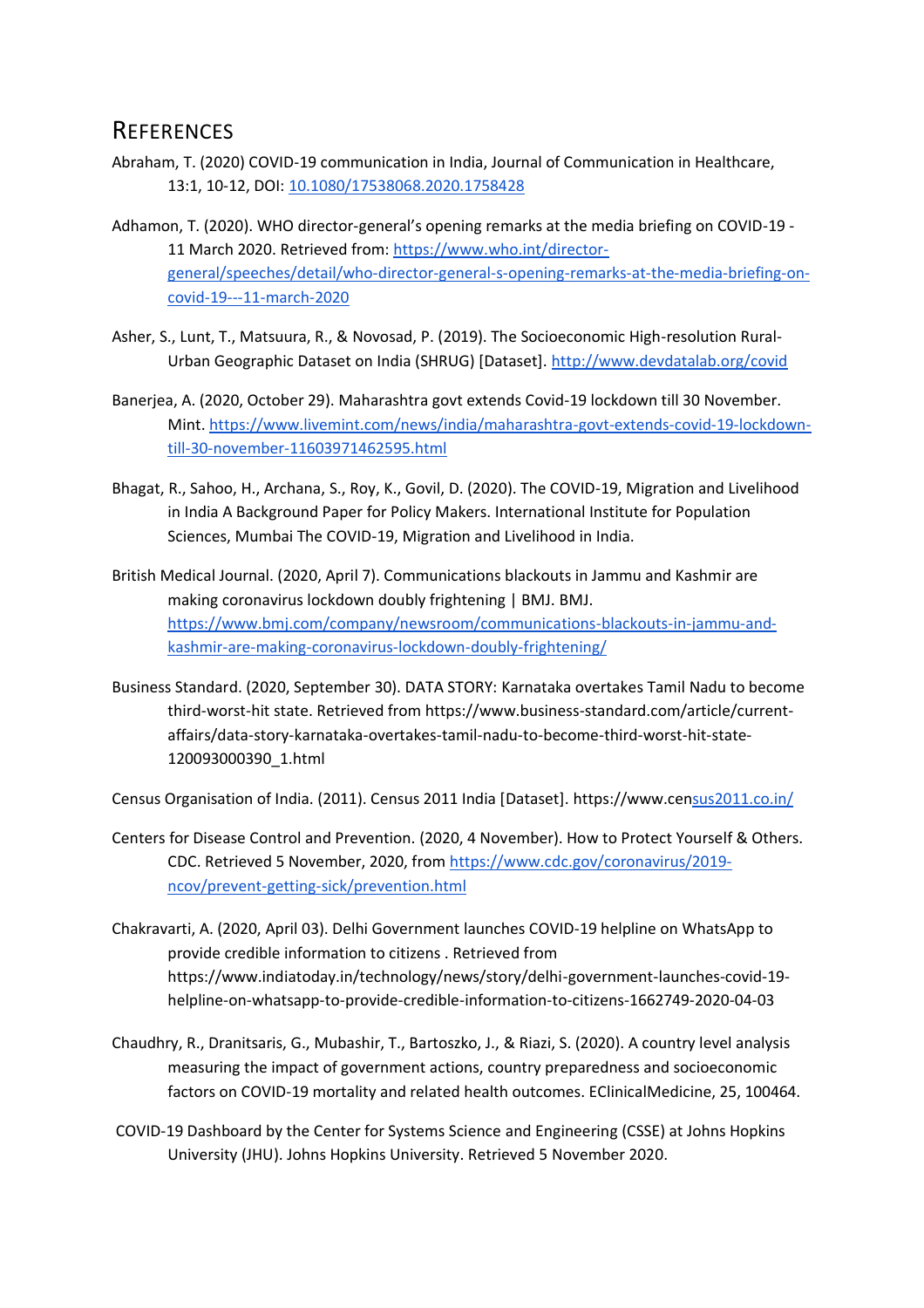COVID19-India API. (2020). [Dataset].<https://api.covid19india.org/>

- Database of Global Administrative Areas. (2018). GADM [Dataset]. Center for Spatial Sciences, University of California, Davis. [https://gadm.org/download\\_country\\_v3.html](https://gadm.org/download_country_v3.html)
- De, A. (2020, 1 October). Coronavirus India timeline: Tracking crucial moments of Covid-19 pandemic in the country. Indianexpress. [https://indianexpress.com/article/india/coronavirus-covid-19](https://indianexpress.com/article/india/coronavirus-covid-19-pandemic-india-timeline-6596832/) [pandemic-india-timeline-6596832/](https://indianexpress.com/article/india/coronavirus-covid-19-pandemic-india-timeline-6596832/)
- ET Government. (2020, June 9). Maharashtra to unveil new policy for migrant workers. ETGovernment.Com. [https://government.economictimes.indiatimes.com/news/governance/maharashtra-to](https://government.economictimes.indiatimes.com/news/governance/maharashtra-to-unveil-new-policy-for-migrant-workers/76284682)[unveil-new-policy-for-migrant-workers/76284682](https://government.economictimes.indiatimes.com/news/governance/maharashtra-to-unveil-new-policy-for-migrant-workers/76284682)
- ET Online. (2020, June 29). Delhi ramps up its Covid response with the biggest treatment centre in the world - Covid fight intensifies. Retrieved from [https://economictimes.indiatimes.com/news/politics-and-nation/delhi-ramps-up-its-covid](https://economictimes.indiatimes.com/news/politics-and-nation/delhi-ramps-up-its-covid-response-with-biggest-treatment-centre-in-the-world/covid-fight-intensifies/slideshow/76683512.cms)[response-with-biggest-treatment-centre-in-the-world/covid-fight](https://economictimes.indiatimes.com/news/politics-and-nation/delhi-ramps-up-its-covid-response-with-biggest-treatment-centre-in-the-world/covid-fight-intensifies/slideshow/76683512.cms)[intensifies/slideshow/76683512.cms](https://economictimes.indiatimes.com/news/politics-and-nation/delhi-ramps-up-its-covid-response-with-biggest-treatment-centre-in-the-world/covid-fight-intensifies/slideshow/76683512.cms)
- Finch, W. H., & Hernández Finch, M. E. (2020). Poverty and Covid-19: rates of incidence and deaths in the United States during the first 10 weeks of the pandemic. Frontiers in Sociology, 5, 47.
- Gilon, C. (2020, May 27). In Tamil Nadu, NGOs and volunteers pave way for migrant workers as govt machinery struggles to cope with COVID-19 crisis - Health News , Firstpost. Retrieved November, fro[m https://www.firstpost.com/health/in-tamil-nadu-ngos-and-volunteers](https://www.firstpost.com/health/in-tamil-nadu-ngos-and-volunteers-pave-way-for-migrant-workers-as-govt-machinery-struggles-to-cope-with-covid-19-crisis-8415291.html)[pave-way-for-migrant-workers-as-govt-machinery-struggles-to-cope-with-covid-19-crisis-](https://www.firstpost.com/health/in-tamil-nadu-ngos-and-volunteers-pave-way-for-migrant-workers-as-govt-machinery-struggles-to-cope-with-covid-19-crisis-8415291.html)[8415291.html](https://www.firstpost.com/health/in-tamil-nadu-ngos-and-volunteers-pave-way-for-migrant-workers-as-govt-machinery-struggles-to-cope-with-covid-19-crisis-8415291.html)
- Ioannidis, J.P.A. (2020). A fiasco in the making? As the coronavirus pandemic takes hold, we are making decisions without reliable data. Retrieved from STAT: [https://www.statnews.com/2020/03/17/a-fiasco-in-the-making-as-the-coronavirus](https://www.statnews.com/2020/03/17/a-fiasco-in-the-making-as-the-coronavirus-pandemic-takes-hold-we-are-making-decisions-without-reliable-data/)[pandemic-takes-hold-we-are-making-decisions-without-reliable-data/](https://www.statnews.com/2020/03/17/a-fiasco-in-the-making-as-the-coronavirus-pandemic-takes-hold-we-are-making-decisions-without-reliable-data/)
- Kawoosa, V. M. (2018, November 22). How languages intersect in India. Retrieved from [https://www.hindustantimes.com/india-news/how-languagesintersect-in-india/story](https://www.hindustantimes.com/india-news/how-languagesintersect-in-india/story-g3nzNwFppYV7XvCumRzlYL.html)[g3nzNwFppYV7XvCumRzlYL.html](https://www.hindustantimes.com/india-news/how-languagesintersect-in-india/story-g3nzNwFppYV7XvCumRzlYL.html)
- Kumar, A., Rani, P., Kumar, R., Sharma, V., & Purohit, S. R. (2020). Data-driven modelling and prediction of COVID-19 infection in India and correlation analysis of the virus transmission with socio-economic factors. Diabetes & Metabolic Syndrome: Clinical Research & Reviews, 14(5), 1231-1240.
- Laxminarayan, R., Wahl, B., Dudala, S. R., Gopal, K., Mohan, C., Neelima, S., & Lewnard, J. A. (2020). Epidemiology and transmission dynamics of COVID-19 in two Indian states. Science.
- The Lancet (2020). India under COVID-19 lockdown. Lancet (London, England), 395(10233), 1315. [https://doi.org/10.1016/S0140-6736\(20\)30938-7](https://doi.org/10.1016/S0140-6736(20)30938-7)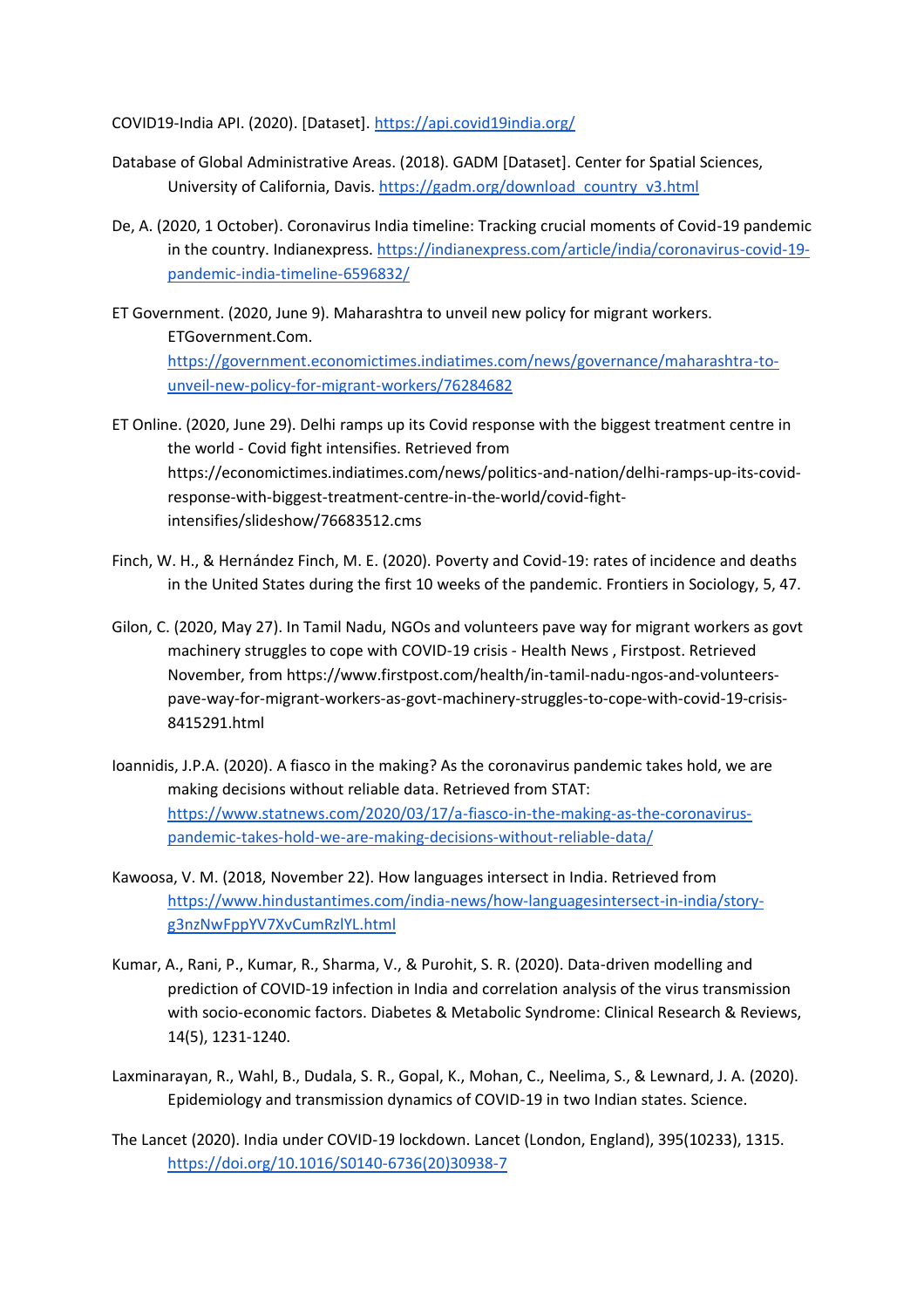Learnings from Kerala. (2020, June 2). Retrieved November 06, 2020, from [https://www.who.int/india/news/feature-stories/detail/responding-to-covid-19---learnings](https://www.who.int/india/news/feature-stories/detail/responding-to-covid-19---learnings-from-kerala)[from-kerala](https://www.who.int/india/news/feature-stories/detail/responding-to-covid-19---learnings-from-kerala)

- Majid, Z. (2020, October 11). 'Mysterious' decline in Jammu & Kashmir's Covid-19 cases, explained. Deccan Herald. [https://www.deccanherald.com/national/north-and-central/mysterious](https://www.deccanherald.com/national/north-and-central/mysterious-decline-in-jammu-kashmir-s-covid-19-cases-explained-900354.html)[decline-in-jammu-kashmir-s-covid-19-cases-explained-900354.html](https://www.deccanherald.com/national/north-and-central/mysterious-decline-in-jammu-kashmir-s-covid-19-cases-explained-900354.html)
- Menon, B. S. (2020, October 29). Coronavirus: India tries new type of tests to tackle virus. BBC News. <https://www.bbc.com/news/world-asia-india-53609404>
- Menon, J. C., Rakesh, P. S., John, D., Thachathodiyl, R., & Banerjee, A. (2020). What was right about Kerala's response to the COVID-19 pandemic?. BMJ Global Health, 5(7), e003212.
- Mondkar, A. (2020, 4 April). COVID-19, India and crisis communication. Orfonline. <https://www.orfonline.org/expert-speak/covid-19-india-and-crisis-communication-64102/>
- Mukhopadhyay, A. (2020, September 3). How Indian police contained coronavirus in Mumbai. DW.COM. https://www.dw.com/en/how-indian-police-contained-coronavirus-in-mumbai/a-54597021
- Norman J., Bar-Yam, Y., Taleb, N. M. (2020) Systemic risk of pandemic via novel pathogens Coronavirus: A note, New England Complex Systems Institute.

National Sample Service Office. (2010). Migration in India 2007-2008. NSS Report No.533 (64/10.2/2)

- Obama White House. (2014). Remarks by the President on Research for Potential Ebola Vaccines. Retrieved November 5, 2020, from [https://obamawhitehouse.archives.gov/the-press](https://obamawhitehouse.archives.gov/the-press-office/2014/12/02/remarks-president-research-potential-ebola-vaccines)[office/2014/12/02/remarks-president-research-potential-ebola-vaccines](https://obamawhitehouse.archives.gov/the-press-office/2014/12/02/remarks-president-research-potential-ebola-vaccines)
- OneIndia. (2020, November 06). Coronavirus LIVE: India reports 47,638 new COVID-19 cases and 670 deaths in the last 24 hours. Retrieved from [https://www.oneindia.com/india/coronavirus](https://www.oneindia.com/india/coronavirus-live-india-reports-47638-new-covid-19-cases-and-670-deaths-in-last-24-hours-3043504.html)[live-india-reports-47638-new-covid-19-cases-and-670-deaths-in-last-24-hours-3043504.html](https://www.oneindia.com/india/coronavirus-live-india-reports-47638-new-covid-19-cases-and-670-deaths-in-last-24-hours-3043504.html)
- Pandey, G. (2020, April 21). Coronavirus in India: Desperate migrant workers trapped in lockdown. Retrieved from<https://www.bbc.com/news/world-asia-india-52360757>
- Pandya, D. (2020, June 13). How Asia's Densest Slum Chased the Virus Has Lessons for Others. Bloomberg News[. https://www.bloomberg.com/news/articles/2020-06-13/how-asia-s](https://www.bloomberg.com/news/articles/2020-06-13/how-asia-s-densest-slum-chased-the-virus-has-lessons-for-others)[densest-slum-chased-the-virus-has-lessons-for-others](https://www.bloomberg.com/news/articles/2020-06-13/how-asia-s-densest-slum-chased-the-virus-has-lessons-for-others)
- Ramakrishnan, A. (2020, April 29). Tamil Nadu Government's Response to COVID-19. Retrieved from [https://www.prsindia.org/theprsblog/tamil-nadu-government%E2%80%99s-response-covid-](https://www.prsindia.org/theprsblog/tamil-nadu-government%E2%80%99s-response-covid-19)[19](https://www.prsindia.org/theprsblog/tamil-nadu-government%E2%80%99s-response-covid-19)
- Reynolds, B. (2014).Crisis and Emergency Risk Communication (Manual). Chapter 1[.](https://emergency.cdc.gov/cerc/resources/pdf/cerc_2014edition.pdf) [https://emergency.cdc.gov/cerc/resources/pdf/cerc\\_2014edition.pdf](https://emergency.cdc.gov/cerc/resources/pdf/cerc_2014edition.pdf)
- Sarkar, A., Chouhan, P. (2020). COVID-19: District level vulnerability assessment in India. Clinical epidemiology and global health. 10.1016/j.cegh.2020.08.017.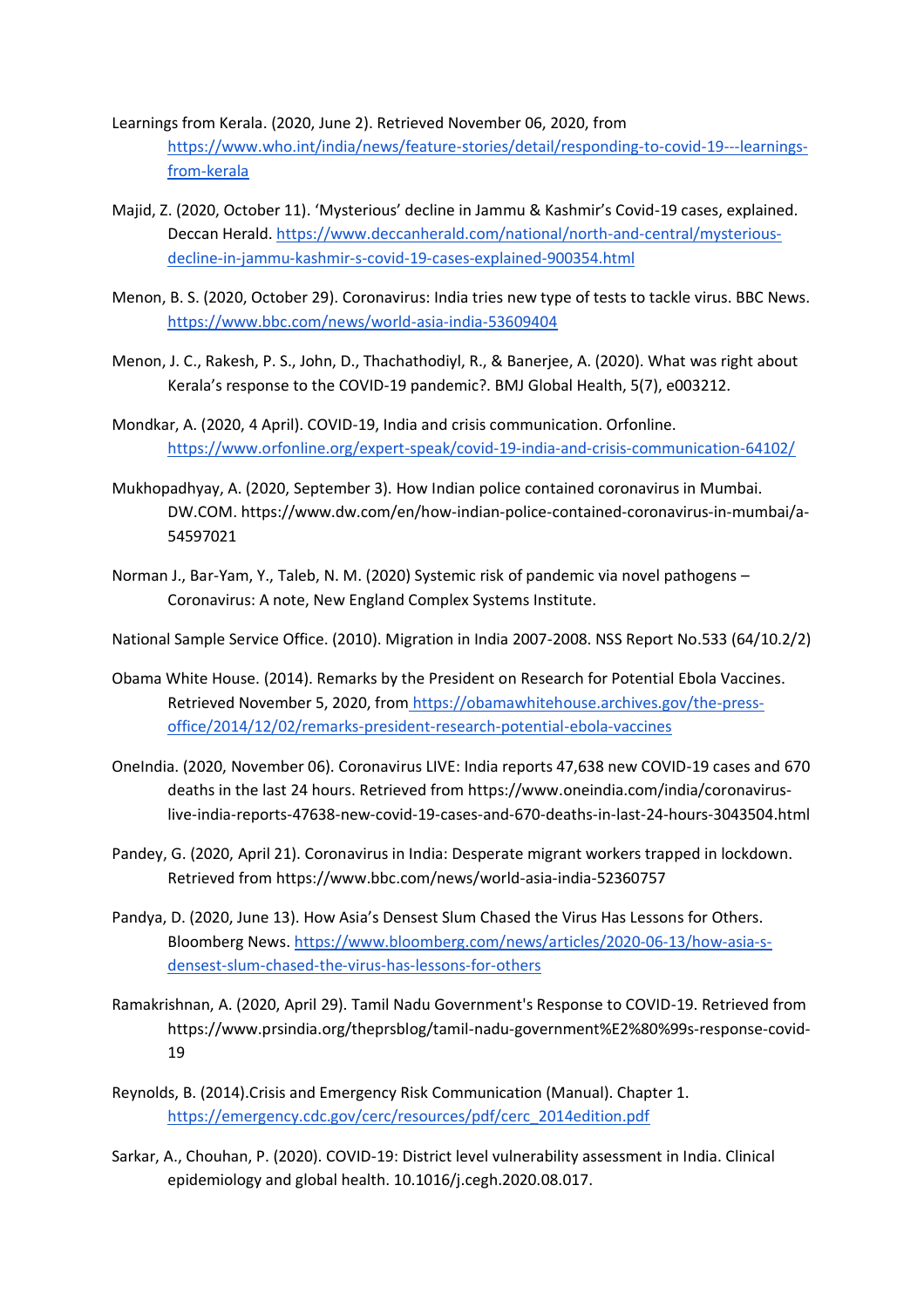- Scikit-learn developers. (n.d.). Clustering. Scikit-Learn. Retrieved 1 November 2020, from https://scikit-learn.org/stable/modules/clustering.html
- Scikit-learn developers. (n.d.). Compare the effect of different scalers on data with outliers. Scikit-Learn. Retrieved 1 November 2020, from [https://scikit](https://scikit-learn.org/stable/auto_examples/preprocessing/plot_all_scaling.html)[learn.org/stable/auto\\_examples/preprocessing/plot\\_all\\_scaling.html](https://scikit-learn.org/stable/auto_examples/preprocessing/plot_all_scaling.html)
- Singh, J. (2020, May 29). Why Adityanath's Simplistic Migration Commission Is a Non-Starter. The Wire.<https://thewire.in/labour/uttar-pradesh-migration-commission>
- Srivastav, T. (2020, April 17). Why India has the upper hand against COVID-19. World Economic Forum. [https://www.weforum.org/agenda/2020/04/india-covid19-coronavirus-response](https://www.weforum.org/agenda/2020/04/india-covid19-coronavirus-response-kerala-uttar-pradesh/)[kerala-uttar-pradesh/](https://www.weforum.org/agenda/2020/04/india-covid19-coronavirus-response-kerala-uttar-pradesh/)
- Tamil Nadu Bureau. (2020, August 10). Free rations, coverage of COVID-19 treatment: Here's how Tamil Nadu is fighting the virus. Retrieved from [https://www.thehindu.com/news/national/tamil-nadu/free-rations-coverage-of-covid-19](https://www.thehindu.com/news/national/tamil-nadu/free-rations-coverage-of-covid-19-treatment-heres-how-tamil-nadu-is-fighting-the-virus/article32314037.ece) [treatment-heres-how-tamil-nadu-is-fighting-the-virus/article32314037.ece](https://www.thehindu.com/news/national/tamil-nadu/free-rations-coverage-of-covid-19-treatment-heres-how-tamil-nadu-is-fighting-the-virus/article32314037.ece)
- Times Now. (2020, March 29). Lockdown 21: No train home, Tamil Nadu government arranges shelter home for migrant workers: City - Times of India Videos. Retrieved from [https://timesofindia.indiatimes.com/videos/city/chennai/lockdown-21-no-train-home-tamil](https://timesofindia.indiatimes.com/videos/city/chennai/lockdown-21-no-train-home-tamil-nadu-government-arranges-shelter-home-for-migrant-workers/videoshow/74875812.cms)[nadu-government-arranges-shelter-home-for-migrant-workers/videoshow/74875812.cms](https://timesofindia.indiatimes.com/videos/city/chennai/lockdown-21-no-train-home-tamil-nadu-government-arranges-shelter-home-for-migrant-workers/videoshow/74875812.cms)
- TNN, 2. (2020, June). Tamil Nadu: Experts choose awareness over another lockdown: Chennai News Times of India. Retrieved from [https://timesofindia.indiatimes.com/city/chennai/experts](https://timesofindia.indiatimes.com/city/chennai/experts-choose-awareness-over-another-lockdown/articleshow/76698766.cms)[choose-awareness-over-another-lockdown/articleshow/76698766.cms](https://timesofindia.indiatimes.com/city/chennai/experts-choose-awareness-over-another-lockdown/articleshow/76698766.cms)
- UNESCO. (2017). Literacy Rates Continue to Rise from One Generation to the Next (Fact Sheet No.45).
- Vogel, G. (2020, April 22). Antibody surveys suggesting vast undercount of coronavirus infections may be unreliable. Science | AAAS. [https://www.sciencemag.org/news/2020/04/antibody](https://www.sciencemag.org/news/2020/04/antibody-surveys-suggesting-vast-undercount-coronavirus-infections-may-be-unreliable)[surveys-suggesting-vast-undercount-coronavirus-infections-may-be-unreliable](https://www.sciencemag.org/news/2020/04/antibody-surveys-suggesting-vast-undercount-coronavirus-infections-may-be-unreliable)
- Wickham, H. (2014). Tidy Data. Journal of Statistical Software, 59(10), 1 23. doi[:http://dx.doi.org/10.18637/jss.v059.i10](http://dx.doi.org/10.18637/jss.v059.i10)
- Zacharias, S. (2018). The Human Rights Issues Related to Right to Education of the Children of Migrant Labourers in Kerala.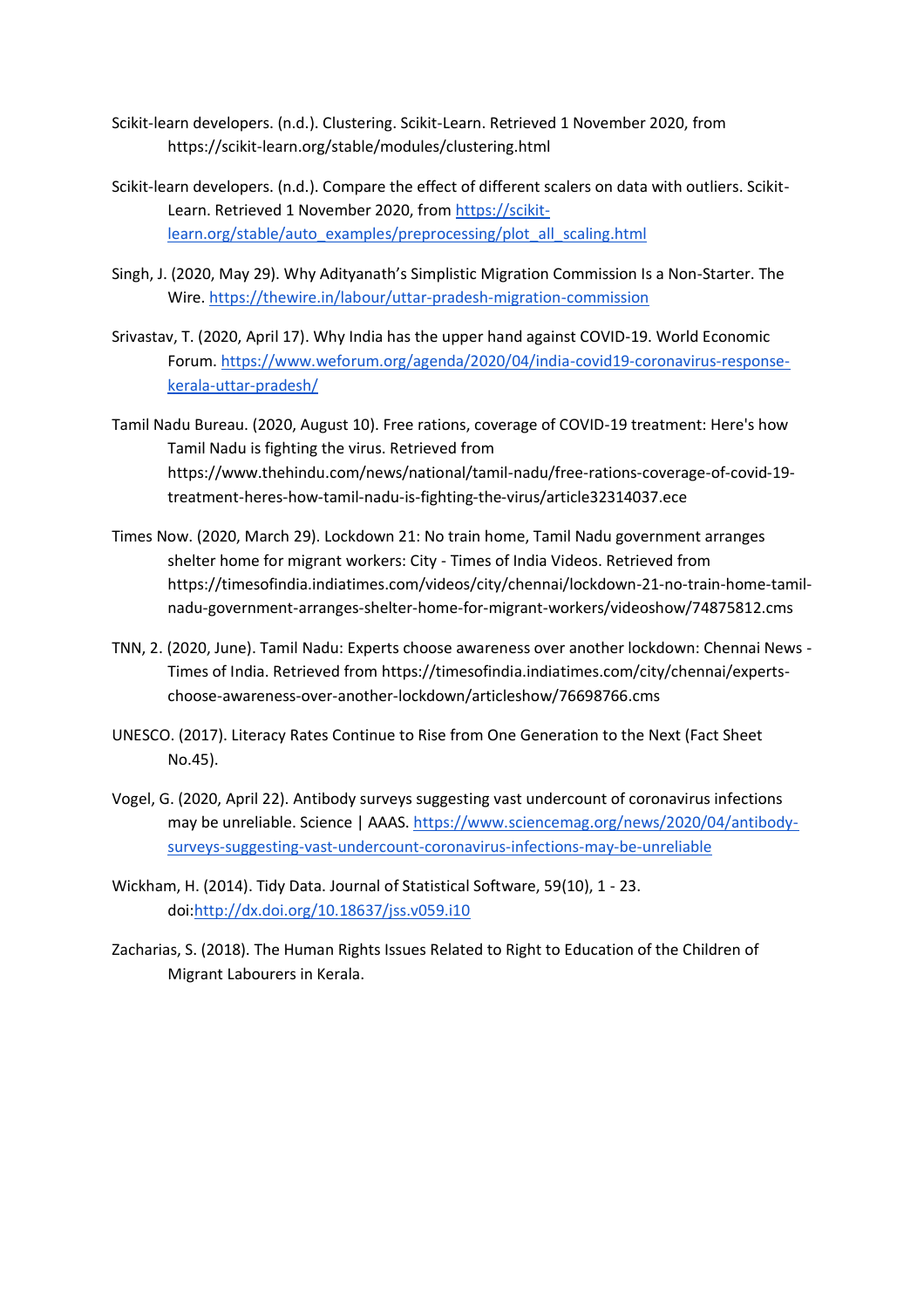# APPENDIX A - VARIABLES AND DATA SOURCE

Table 1 details the variables used in clustering of the data, their meaning, and their source.

*Table 1 Appendix A: Variables, description and source*

|                | Variable name        | <b>Variable description</b>                                                                 | Variable source                                                                         |  |  |  |  |  |  |
|----------------|----------------------|---------------------------------------------------------------------------------------------|-----------------------------------------------------------------------------------------|--|--|--|--|--|--|
| $\mathbf{1}$   | cases_conf           | <b>Total confirmed COVID cases</b><br>by state from February 2020<br>to 25 October 2020     | https://api.covid19india.org/<br>csv/latest/state wise.csv<br>Confirmed summed by state |  |  |  |  |  |  |
| $\overline{2}$ | deceased             | <b>Total confirmed COVID</b><br>deaths by state from<br>February 2020 to 25 October<br>2020 | https://api.covid19india.org/<br>csv/latest/state wise.csv<br>Deceased summed by state  |  |  |  |  |  |  |
| 3              | hand_wash_water      | Percentage/ratio of<br>households with water<br>available for hand washing                  | http://www.devdatalab.org/c<br>ovid NFHS data                                           |  |  |  |  |  |  |
| 4              | hand_wash_soap       | Percentage/ratio of<br>households with soap<br>available for handwashing                    | http://www.devdatalab.org/c<br>ovid NFHS data                                           |  |  |  |  |  |  |
| 5              | mem_per_room         | Average number of people<br>per room in households                                          | http://www.devdatalab.org/c<br>ovid NFHS data                                           |  |  |  |  |  |  |
| 6              | pc_pop_over65        | Percentage/ratio of<br>population in the state aged<br>over <sub>65</sub>                   | http://www.devdatalab.org/c<br>ovid NFHS data                                           |  |  |  |  |  |  |
| $\overline{7}$ | pc_ob_fem            | Percentage/ratio of females<br>in the state classified as<br>obese                          | http://www.devdatalab.org/c<br>ovid NFHS data                                           |  |  |  |  |  |  |
| 8              | smoke_fem            | Percentage/ratio of females<br>in the state who smoke<br>tobacco                            | http://www.devdatalab.org/c<br>ovid NFHS data                                           |  |  |  |  |  |  |
| 9              | inltmigrationrate    | Rate of long term migration<br>into the state                                               | http://www.devdatalab.org/c<br>ovid Migration data                                      |  |  |  |  |  |  |
| 10             | outItmigrationrate   | Rate of long term migration<br>out of the state                                             | http://www.devdatalab.org/c<br>ovid Migration data                                      |  |  |  |  |  |  |
| 11             | 2011_pop             | Population of each state from<br>the 2011 Indian Census                                     | http://www.devdatalab.org/c<br>ovid Demographics data                                   |  |  |  |  |  |  |
| 12             | 2011_urban_pop_share | Proportion of state's<br>population living in urban<br>areas in 2011                        | http://www.devdatalab.org/c<br>ovid Demographics data                                   |  |  |  |  |  |  |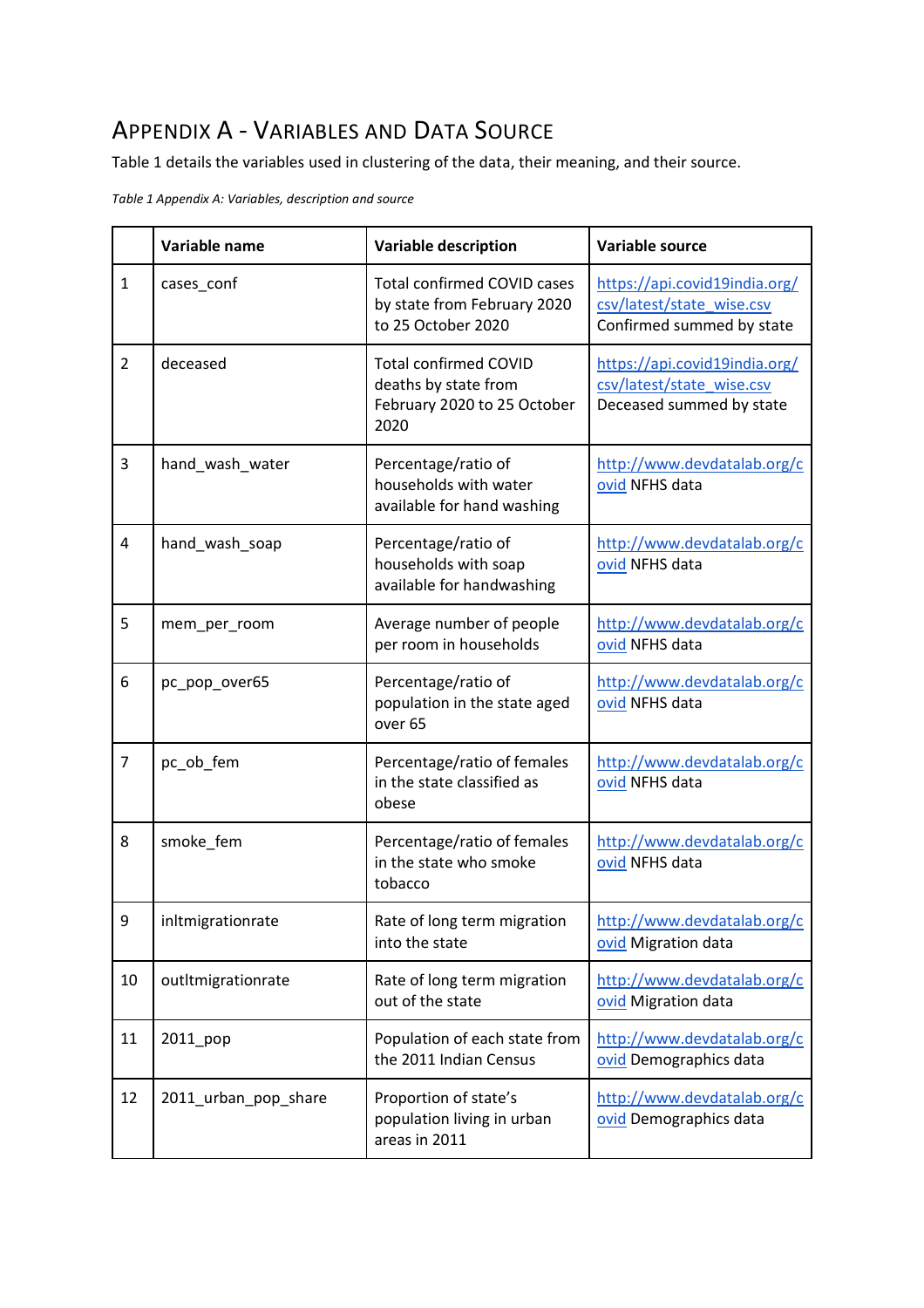| 13 | 2011_slum_pc  | Percentage/ratio of state's<br>population living in<br>slums/informal settlements<br>in 2011 | http://www.devdatalab.org/c<br>ovid slum_pop/2011_pop |
|----|---------------|----------------------------------------------------------------------------------------------|-------------------------------------------------------|
| 14 | 2011_slum_pop | Total population living in<br>slums in 2011                                                  | http://www.devdatalab.org/c<br>ovid Demographic data  |
| 15 | 2011_pop_dens | Population density of each<br>state in 2011 (population per<br>square kilometre)             | http://www.devdatalab.org/c<br>ovid Demographic data  |
| 16 | 2011_literacy | Literacy rate of population in<br>2011                                                       | http://www.devdatalab.org/c<br>ovid Demographic data  |
| 17 | cases_adj     | Population adjusted number<br>of COVID cases per 100 000<br>people per state                 | cases_conf/2011_pop                                   |
| 18 | deaths_adj    | Population adjusted number<br>of COVID deaths per 100 000<br>people per state                | deceased/2011 pop                                     |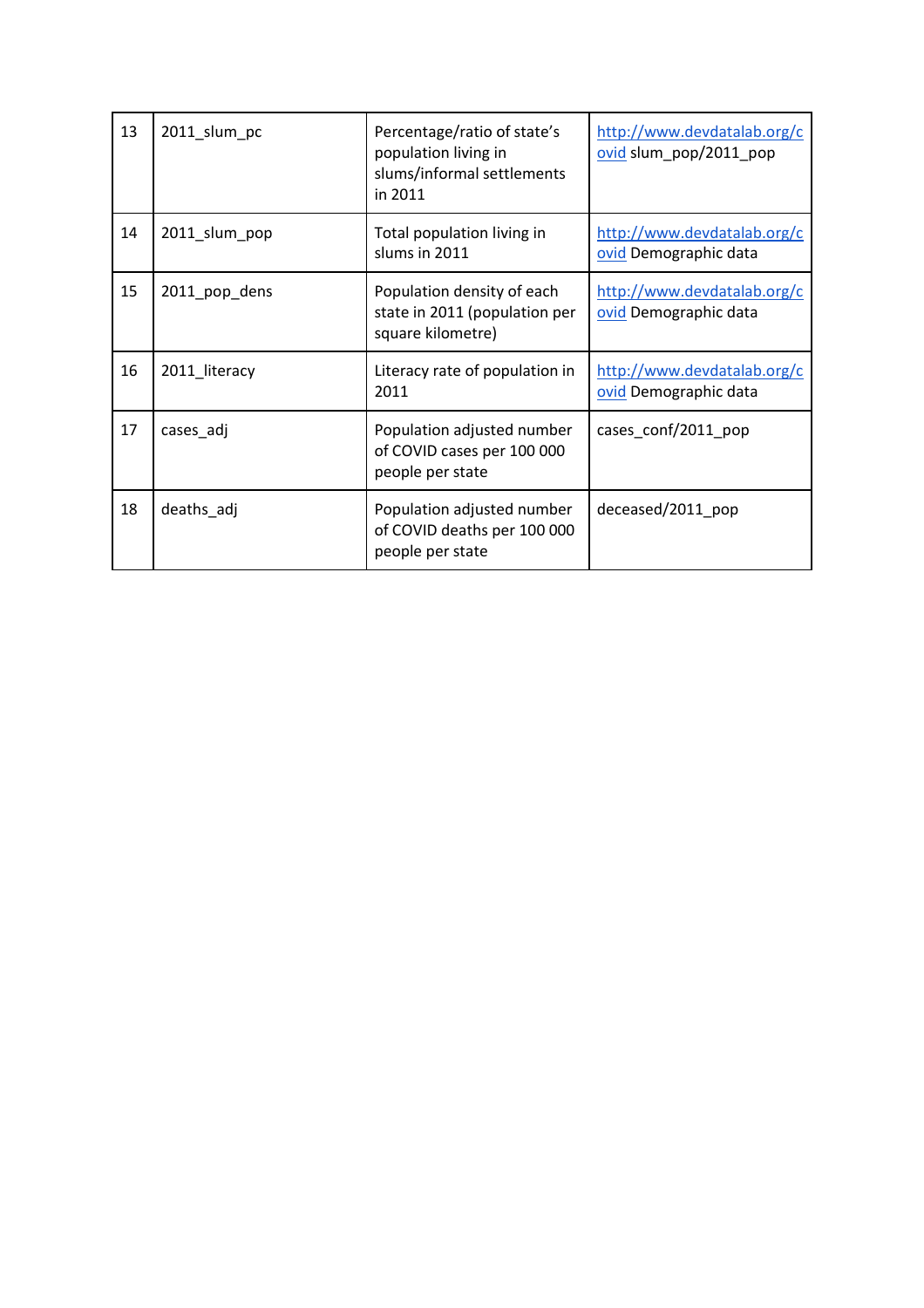

# APPENDIX B - CHOROPLETHS

*Figure 9 Appendix B: Choropleths for all the variables investigated*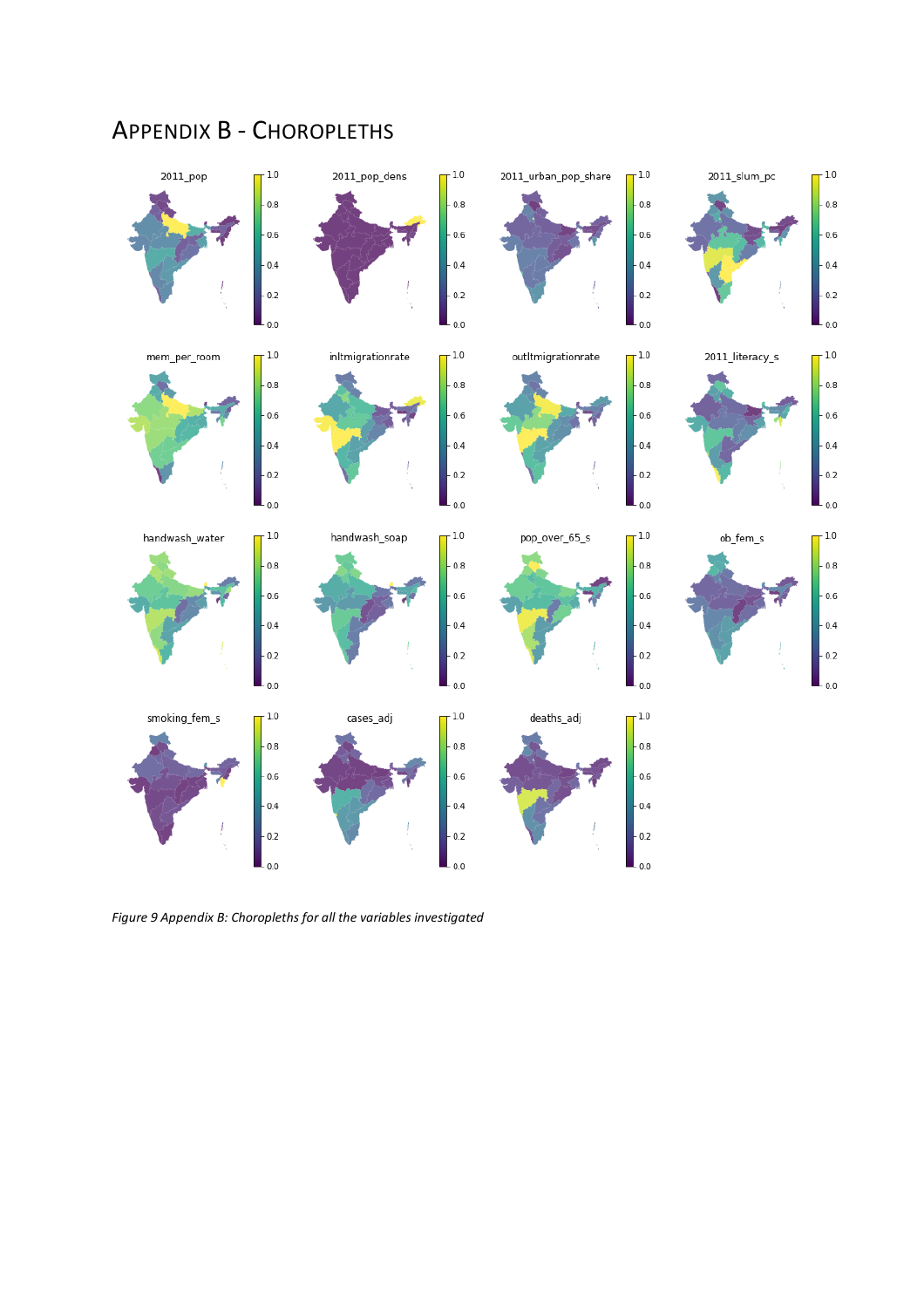# APPENDIX C - CLUSTERS AND SIZE, KDE-PLOTS

*Table 2 Appendix C: clusters and cluster size.*

| cluster         |   | $\overline{2}$ | 3  |    |    | 5              |                           |                |   |                |   |   |   |                |                | 10 |                     |   |                |   |   |   |   |                                        |                |   |   |
|-----------------|---|----------------|----|----|----|----------------|---------------------------|----------------|---|----------------|---|---|---|----------------|----------------|----|---------------------|---|----------------|---|---|---|---|----------------------------------------|----------------|---|---|
| cluster<br>name | 0 | щ              | 0  |    | 2  | 0              | $\mathbf{\mathbf{\perp}}$ | $\overline{2}$ | 3 | 4              | 0 |   | 2 | 3              | 4              | 5  | 6                   | 0 | Ŧ              | ∠ | 3 | 4 | 5 | b                                      | $\overline{7}$ | 8 | 9 |
| cluster<br>size |   | 19 15          | 10 | 14 | 10 | $\overline{2}$ | 9                         | 10             | 6 | $\overline{ }$ | 4 | 6 | 6 | $\overline{2}$ | $\overline{ }$ | 8  | $\overline{ }$<br>Ŧ |   | $\overline{ }$ |   | 5 | 4 |   | $\overline{\phantom{0}}$<br>$\epsilon$ | 3              | ٠ |   |



*Figure 10 Appendix C1: KDE-plots for three clusters*



*Figure 11 Appendix C2: KDE-plots for five clusters*